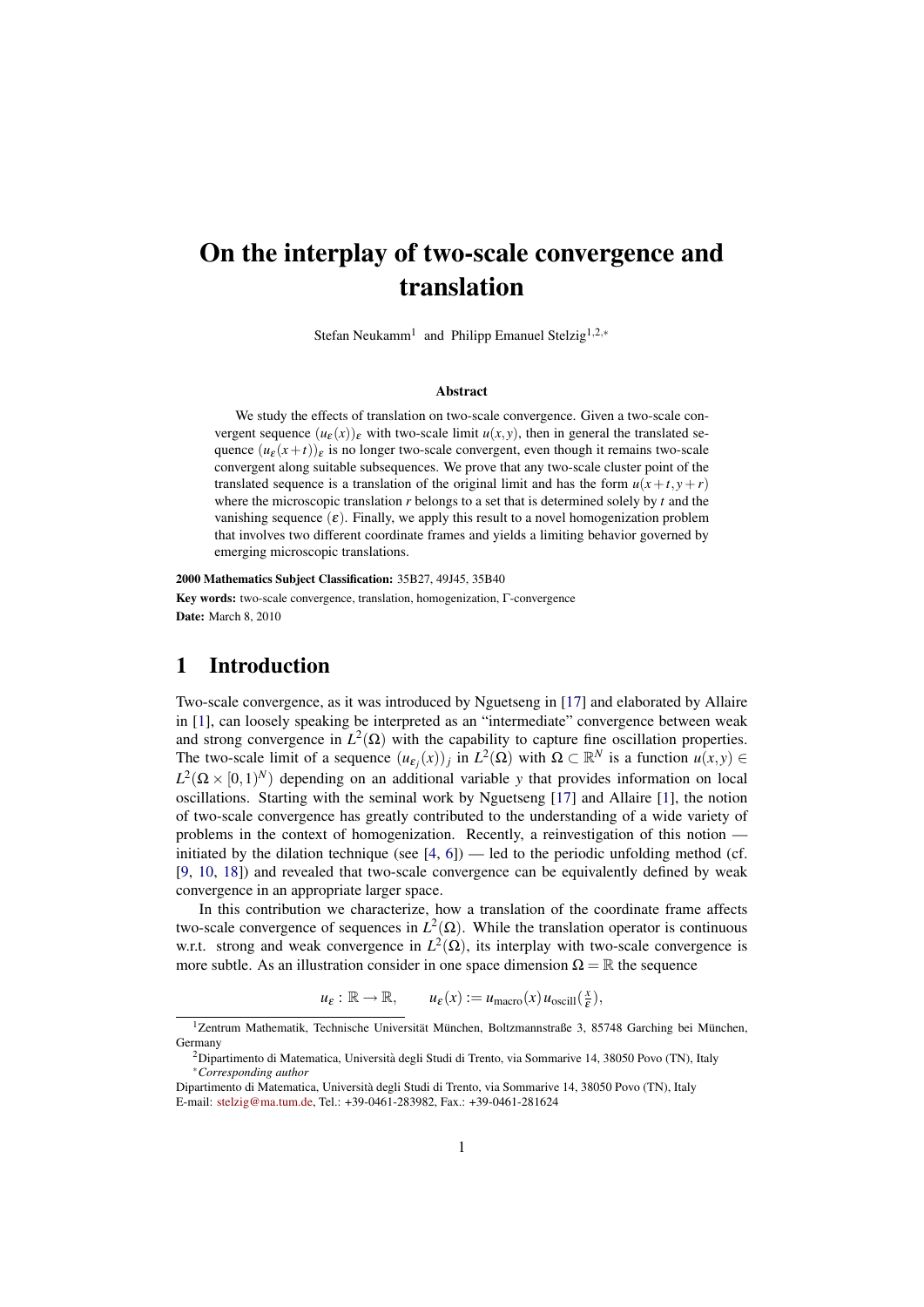parametrized by the small positive parameter  $\varepsilon$ , with  $u_{\text{macro}}$  being an arbitrary function in  $L^2(\mathbb{R})$  and *u*<sub>oscill</sub> a continuous, [0,1)-periodic function s.t.  $\int_{(0,1)} u_{\text{oscill}}(y) dy = 1$ . It is wellknown that

$$
u_{\varepsilon_j}(x) \rightharpoonup u_{\text{macro}}(x) \qquad \text{weakly in } L^2(\mathbb{R})
$$
  

$$
u_{\varepsilon_j}(x) \xrightarrow{2} u_{\text{macro}}(x) u_{\text{oscill}}(y) \qquad \text{weakly two-scale in } L^2(\mathbb{R} \times [0, 1))
$$

for any vanishing sequence of positive numbers  $(\varepsilon_j)_j$ . Clearly, the translated sequence  $(u_{\varepsilon_j}(x+t))_j$  converges to  $u_{\text{macro}}(x+t)$  weakly in  $L^2(\mathbb{R})$ . In contrast to this,  $(u_{\varepsilon_j}(x+t))_j$ may not even be weakly two-scale convergent. Still, as it remains bounded in  $L^2(\Omega)$ , the translated sequence exhibits weakly two-scale convergent subsequences (by the classical two-scale compactness result in Proposition [2.3](#page-3-0) below). For instance, if  $\varepsilon_j = \frac{2}{j}$  and  $t = 1$ , then the translated sequence solely exhibits the weak two-scale cluster points  $u_{\text{macro}}(x +$ 1)  $u_{\text{oscill}}(y)$  and  $u_{\text{macro}}(x+1)u_{\text{oscill}}(y+\frac{1}{2})$ . This suggests that for *any* sequence  $(\varepsilon_j)_j$  and *any* translation *t*,

each weak two-scale cluster point of  $(u_{\varepsilon_j}(x+t))_j$ 

is of the form  $u_{\text{macro}}(x+t)u_{\text{oscill}}(y+r)$ 

for some  $r \in [0,1]$ , which we call a "microtranslation".

Indeed, we are going to prove the following: Let  $(u_{\varepsilon_j})_j$  be a sequence in  $L^2(\Omega)$  that weakly two-scale converges to  $u \in L^2(\Omega \times [0,1)^N)$  w.r.t. the vanishing sequence  $(\varepsilon_j)_j$  and consider an arbitrary translation  $t \in \mathbb{R}^N$ . Then each weak two-scale cluster point of the translated sequence  $(u_{\varepsilon_j}(\cdot + t))_j$  has the form  $u(\cdot + t, \cdot + r)$  for some microtranslation *r*. That is, the original weak two-scale limit not only shifted in its "macrovariable" by the "macrotranslation"  $t$ , but also in the "microvariable" by the microtranslation  $r$ . More precisely, we show that the set  $\mathcal{C}_w$  of all weak two-scale cluster points of  $(u(\cdot+t)_{\varepsilon_j})_j$  can be characterized according to

$$
\mathscr{C}_w = \left\{ u(\cdot + t, \cdot + r) : r \in \mathscr{M} \right\}
$$

where  $M$  denotes the set of all attainable microtranslations. It turns out, that  $M$  is completely determined by the translation *t* and the vanishing sequence  $(\varepsilon_j)_j$ . In the case where  $(u_{\varepsilon_j})_j$ strongly two-scale converges to *u*, the very same representation holds true for the set  $\mathcal{C}_s$  of all strong two-scale cluster points of the translated sequence. Thus translation of the coordinate frame considerably affects two-scale convergence in *L* 2 (Ω), in a way that *only* depends on the translation *t* and the vanishing sequence  $(\varepsilon_i)_i$  *but not* on the particular sequence of functions itself. Finally, we will show that  $\mathcal{C}_w$ ,  $\mathcal{C}_s$  and  $\mathcal M$  are compact and illustrate the dependence of *M* on the choice of *t* and  $(\varepsilon_j)_j$ .

In the last section, we apply these results to a homogenization problem that involves two distinct coordinate frames being translated by a constant vector. Our goal is to characterize the asymptotic behavior of the oscillating functional

$$
\mathscr{F}_{\varepsilon}:W_0^{1,2}(\Omega;\mathbb{R}^N)\to\mathbb{R},\quad\mathscr{F}_{\varepsilon}(u):=\int_{\Omega}W\left(\frac{x}{\varepsilon},\nabla u(x)\right)\mathrm{d} x+\int_{\Omega-t}W\left(\frac{x}{\varepsilon},\nabla u(x+t)\right)\mathrm{d} x,
$$

 $t \in \mathbb{R}^N$  being an arbitrary translation, as the size  $\varepsilon$  of the oscillations tends to zero. Here, the energy density  $W(y, F)$  shall be convex, continuous and of quadratic growth in *F*, and  $[0,1)^N$ -periodic in *y*. In the case  $t = 0$ , this kind of problem has been extensively studied,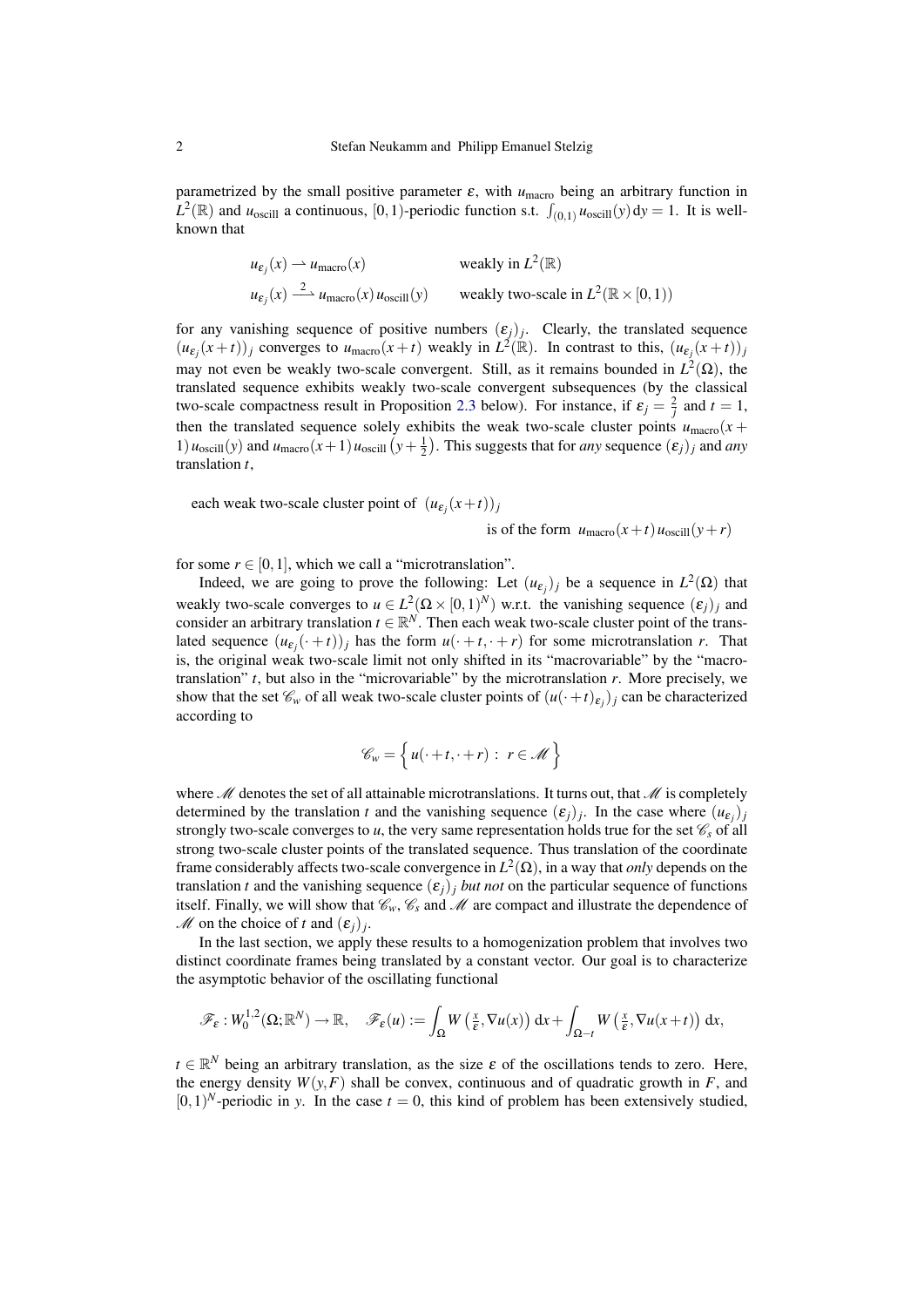most notably by Marcellini in his fundamental contribution [\[14\]](#page-18-5) and later on also in non-convex situations related to elasticity by Müller [[16\]](#page-18-6). Since the early 1990s, many authors have revisited the above problem with trivial translation  $t = 0$  employing methods related to two-scale convergence in order to elegantly prove Γ-convergence of  $\mathcal{F}_{\varepsilon}$  to a homogenized limiting problem (see in particular [\[1,](#page-17-0) [10,](#page-18-3) [19\]](#page-18-7), while we refer to [\[7\]](#page-18-8) for the concept of  $\Gamma$ convergence). In the new situation with nontrivial translation  $t \neq 0$  on the other hand, Γconvergence generally fails as we show in Example [4.1](#page-16-0) at the end of this article. However, thanks to our characterization of weak two-scale cluster points of translated sequences we can explicitly state the lower and upper Γ-limits of  $\mathcal{F}_{\varepsilon}$  (as  $\varepsilon$  vanishes) in terms of associated microtranslations.

### <span id="page-2-1"></span>2 Notation and Preliminaries

Let  $p, q \in (1, \infty)$  with  $\frac{1}{p} + \frac{1}{q} = 1$ . Here and hereafter we will denote by  $\Omega$  an open subset of  $\mathbb{R}^N$ . Given an arbitrary vector  $t \in \mathbb{R}^N$ , the set  $\Omega - t$  is to be understood as the set  $\{x - t : x \in \mathbb{R}^N\}$  $\Omega$  }. The *N*-dimensional unit cube  $[0,1)^N$  is abbreviated by *Y* and any function defined on *Y* in one of its variables is assumed to be extended to  $\mathbb{R}^N$  by *Y*-periodicity. Furthermore,  $C_{\text{per}}(Y)$  is defined as the space of *Y*-periodic, continuous functions from  $\mathbb{R}^N$  to  $\mathbb{R}$  (analogously we define  $C^{\infty}_{per}(Y)$ ,  $W^{1,p}_{per}(Y)$  etc.). Moreover, we will frequently encounter the sequence  $(\varepsilon_j)_j$ , which shall be an arbitrary but fixed vanishing sequence of positive real numbers. Following ideas from [\[9\]](#page-18-2) and adopting the notation used in [\[18\]](#page-18-4), we define  $\mathcal{N} : \mathbb{R}^N \to \mathbb{Z}^N$  and  $\mathcal{R} : \mathbb{R}^N \to Y$ by setting

$$
\mathcal{N}(x) := \max\{z \in \mathbb{Z}^N : z_i \le x_i, i = 1,\dots,N\}, \qquad \mathcal{R}(x) := x - \mathcal{N}(x)
$$

wherein max is taken componentwise.

The classical definition of two-scale convergence by Nguetseng and Allaire (see [\[1,](#page-17-0) [17,](#page-18-0) [13\]](#page-18-9)) is the following:

**Definition 2.1.** A sequence  $(u_{\varepsilon_j})_j$  in  $L^p(\Omega)$  is said to *weakly two-scale converge* in  $L^p(\Omega \times Y)$ to a limit  $u \in L^p(\Omega \times Y)$ , if

<span id="page-2-0"></span>
$$
\lim_{j \to \infty} \int_{\Omega} u_{\varepsilon_j}(x) \, \psi\left(x, \frac{x}{\varepsilon_j}\right) \, \mathrm{d}x = \int_{\Omega} \int_Y u(x, y) \, \psi(x, y) \, \mathrm{d}y \, \mathrm{d}x \tag{1}
$$

holds for all  $\psi \in L^q(\Omega; C_{\text{per}}(Y))$ . In this case we write

$$
u_{\varepsilon_j} \stackrel{2}{\longrightarrow} u \quad \text{in } L^p(\Omega \times Y).
$$

If in addition  $(u_{\varepsilon_j})_j$  satisfies  $\lim_j ||u_{\varepsilon_j}||_{L^p(\Omega)} = ||u||_{L^p(\Omega \times Y)}$ , then the sequence is said to be *strongly two-scale convergent* in  $L^p(\Omega \times Y)$  to *u* and we write

$$
u_{\varepsilon_j} \stackrel{2}{\longrightarrow} u \quad \text{in } L^p(\Omega \times Y).
$$

In the proof of the main theorem and in its application to the homogenization problem, we will fall back to the following results.

**Proposition 2.2.** *Let*  $(u_{\varepsilon_j})_j$  *be a sequence in*  $L^p(\Omega)$ *.* 

*1. Weak and strong two-scale limits are unique.*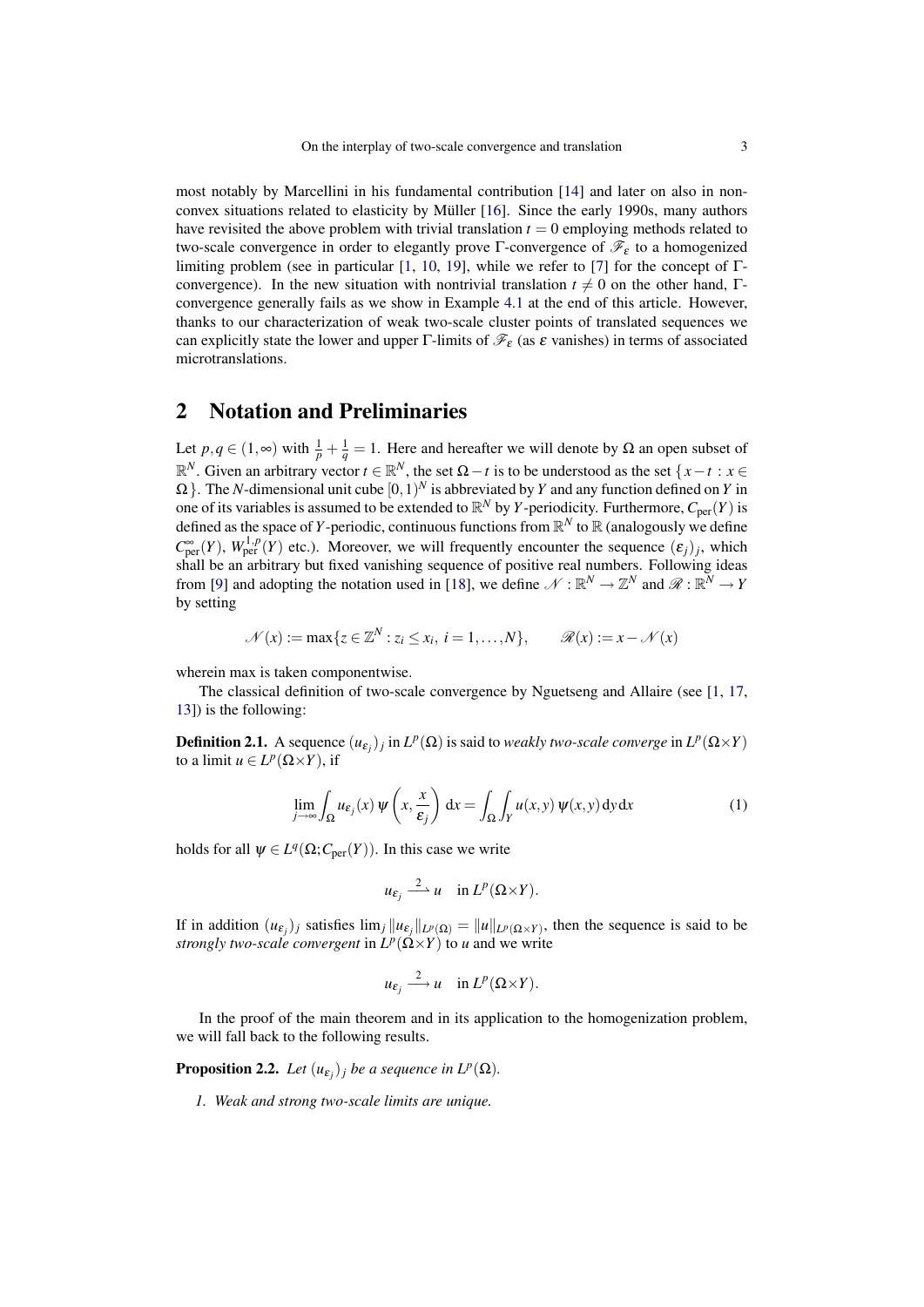- *2. If*  $(u_{\varepsilon_j})_j$  is bounded in  $L^p(\Omega)$ , then it is weakly two-scale convergent in  $L^p(\Omega \times Y)$  if *and only if* [\(1\)](#page-2-0) *holds for any*  $\psi \in C_c^{\infty}(\Omega; C_{\text{per}}^{\infty}(Y))$ *.*
- *3. If*  $(u_{\varepsilon_j})_j$  is two-scale convergent in  $L^p(\Omega \times Y)$ , then it is bounded in  $L^p(\Omega)$ .
- <span id="page-3-0"></span>**Proposition 2.3.**  $\mathcal{L}_{ij}$  *be a bounded sequence in*  $L^p(\Omega)$ *. Then there exists a sub* $sequence (u_{\varepsilon_{j_k}})_k$  *and a function*  $u \in L^p(\Omega \times Y)$  *such that*

$$
u_{\varepsilon_{j_k}} \stackrel{2}{\longrightarrow} u \quad \text{in } L^p(\Omega \times Y).
$$

2. Let  $(u_{\varepsilon_j})_j$  be a sequence which is weakly convergent to u in  $W^{1,p}(\Omega;\mathbb{R}^M)$ . Then there  $e$ xists a subsequence  $(u_{\varepsilon_{j_k}})_k$  and a function

$$
u_1 \in L^p(\Omega; W^{1,p}_{\text{per}}(Y; \mathbb{R}^M))
$$

*such that*

$$
\nabla u_{\varepsilon_{j_k}} \xrightarrow{2} \nabla u + \nabla_y u_1 \quad \text{in } L^p(\Omega \times Y; \mathbb{R}^{M \times N}),
$$

*Herein,*  $\nabla_{\mathbf{v}} u_1$  *denotes the weak derivative of*  $u_1$  *w.r.t. its second argument.* 

For proofs of these assertions, the reader is for instance referred to [\[1,](#page-17-0) [13,](#page-18-9) [19\]](#page-18-7). We conclude this section by recalling the notion of Γ-convergence, which we use in the last section of this contribution. A detailed exposition of  $\Gamma$ -convergence can be found in [\[7,](#page-18-8) [11\]](#page-18-10).

**Definition 2.4.** Let  $(X, \mathcal{T})$  be a topological space and  $f_j : X \to [-\infty, +\infty]$ ,  $j \in \mathbb{N}$ . For all *x* ∈ *X* we denote the set of all open neighborhoods of *x* by  $\mathcal{U}(x)$ .

The lower and upper Γ-limit of the sequence  $(f_i)_i$  are the functions from *X* to  $[-\infty, +\infty]$ defined by

 $\Delta$ 

$$
\left(\Gamma\text{-}\underset{j\to\infty}{\liminf}f_j\right)(x) := \underset{U\in\mathscr{U}(x)}{\sup}\underset{j\to\infty}{\liminf} \underset{y\in U}{\inf}f_j(y),
$$
\n
$$
\left(\Gamma\text{-}\underset{j\to\infty}{\limsup}f_j\right)(x) := \underset{U\in\mathscr{U}(x)}{\sup}\underset{j\to\infty}{\limsup} \underset{y\in U}{\inf}f_j(y).
$$

If there exists a function  $f_{\infty}: X \to [-\infty, +\infty]$  such that  $\Gamma$ -liminf<sub>*j*</sub>  $f_j = f_{\infty}$ Γ-lim sup*<sup>j</sup> fj* , we say that (*fj*)*<sup>j</sup>* Γ-converges to *f*∞. In this case we write Γ-lim*<sup>j</sup> f<sup>j</sup>* = *f*∞.

Under reasonable assumptions on the topology of *X* (cf. [\[11,](#page-18-10) Proposition 8.1]) one can give an equivalent, sequential characterization of the lower and upper Γ-limit, which turns out to be more convenient in applications. In particular, this equivalence is true (under suitable coercivity assumptions on the sequence) in the important case of *X* being a reflexive Banach space equipped with the weak topology (see [\[11,](#page-18-10) Proposition 8.16 and Example 1.14]):

<span id="page-3-2"></span>Theorem 2.5. *Suppose X is a reflexive Banach space endowed with its weak topology. Moreover, let the sequence*  $(f_i)$ *j be equicoercive, i.e. there exists a lower semicontinuous function*  $\Psi: X \to [-\infty, +\infty]$  *with*  $\Psi(x) \to +\infty$  *as*  $||x|| \to +\infty$ *, such that*  $f_i \geq \Psi$  *for all*  $j \in \mathbb{N}$ *. In this situation the sequence*  $(f_i)$ <sup>*j*</sup> Γ*-converges to some function*  $f_{\infty}$ *, if and only if* 

<span id="page-3-1"></span>*1. for every*  $x \in X$  *and every sequence*  $(x_i)$ *j weakly converging to x it is* 

$$
f_{\infty}(x) \leq \liminf_{j \to \infty} f_j(x_j),
$$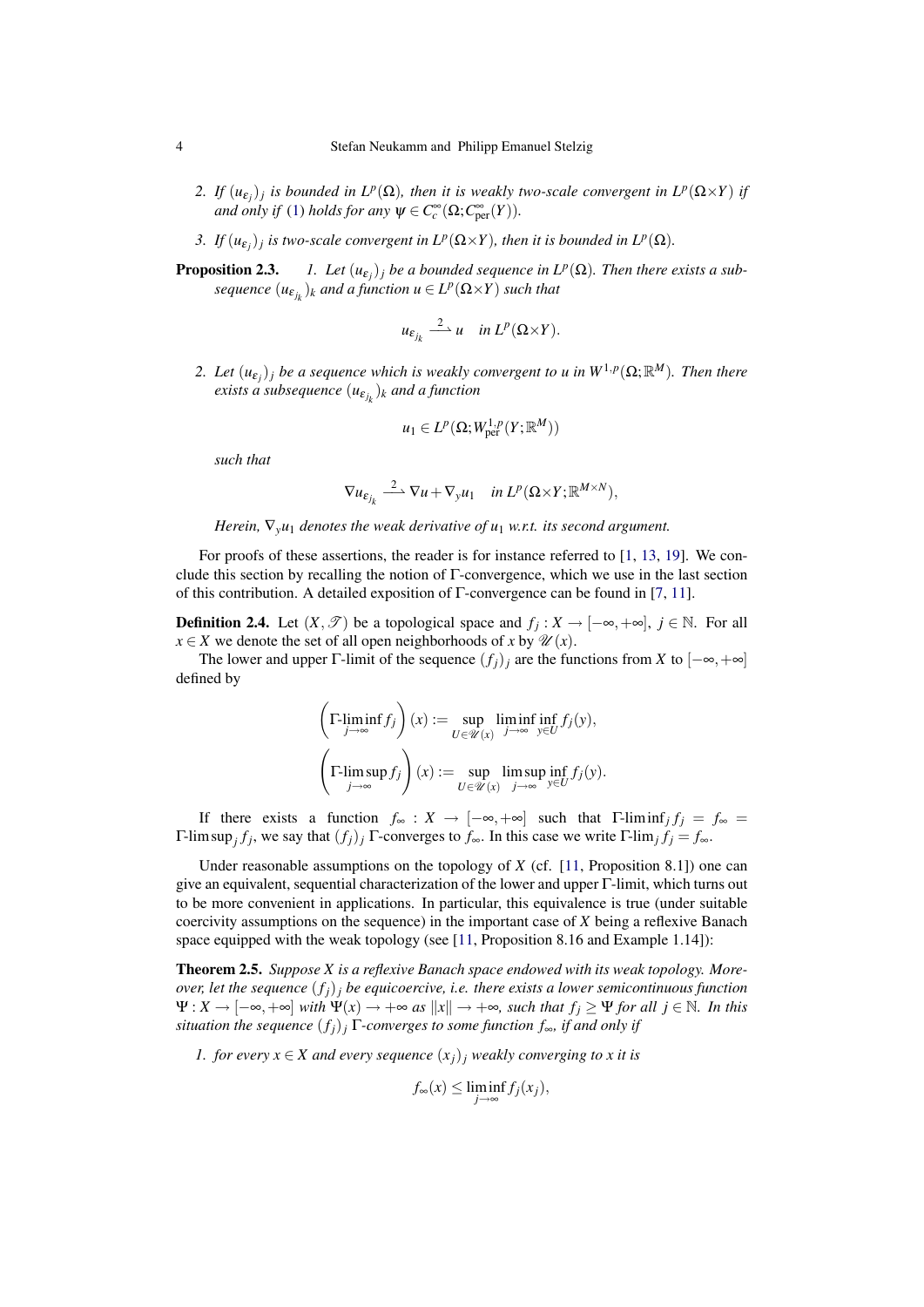<span id="page-4-0"></span>*2. for every*  $x \in X$  *there exists a sequence*  $(x_i)$ *j weakly converging to x with* 

$$
f_{\infty}(x) = \lim_{j \to \infty} f_j(x_j).
$$

Following the common convention, we call the sequence  $(x_j)_j$  in [2](#page-4-0) a recovery sequence and refer to [1](#page-3-1) and [2](#page-4-0) as the "liminf-inequality" and "the existence of recovery sequences".

#### <span id="page-4-2"></span>3 Main Results

From now on,  $(\varepsilon_j)_j$  denotes an arbitrary *but fixed* vanishing sequence of positive real numbers. As explained in the introduction, our intention is to understand the behavior of weakly or strongly two-scale convergent sequences under translation of the coordinate frame. To this end, it is convenient to define the following:

<span id="page-4-3"></span>**Definition 3.1.** Let  $(u_{\varepsilon_j})_j$  be a sequence in  $L^p(\Omega)$  and  $t \in \mathbb{R}^N$ .

1. The set of all *weak two-scale cluster points* of the sequence  $(u_{\varepsilon_j})_j$  translated by *t* is defined by

$$
\mathcal{C}_w := \left\{ v \in L^p((\Omega - t) \times Y) : \text{there exists a subsequence } (j_k)_k \text{ s.t.}
$$

$$
u_{\varepsilon_{j_k}}(\cdot + t) \xrightarrow{2} v \quad \text{in } L^p((\Omega - t) \times Y) \right\}.
$$

The set of all *strong two-scale cluster points* of the sequence  $(u_{\varepsilon_j})_j$  translated by *t* is defined by

> $\mathscr{C}_s := \left\{ v \in L^p((\Omega - t) \times Y) : \text{there exists a subsequence } (j_k)_k \text{ s.t.} \right\}$  $u_{\varepsilon_{j_k}}(\cdot+t) \stackrel{2}{\longrightarrow} v \quad \text{in } L^p((\Omega-t)\times Y)$ .

2. The set of all *microtranslations* emerging from the translation *t* and  $(\varepsilon_j)_j$  is defined by

$$
\mathscr{M} := \Big\{ r \in \overline{Y} : r \text{ is a cluster point of } \left( \mathscr{R}(\frac{t}{\varepsilon_j}) \right)_j \text{ in } \mathbb{R}^N \Big\}.
$$

Moreover, we call a subsequence  $(j_k)_k$  a  $(t, r)$ -subsequence, if  $\lim_{k \to \infty} \mathcal{R}(\frac{1}{\varepsilon_k})$  $(\frac{t}{\varepsilon_{j_k}})=r.$ 

When considering a weakly or strongly two-scale convergent sequence  $(u_{\varepsilon_j})_j$  in  $L^p(\Omega)$ , the reasoning in the introduction suggests that we cannot expect two-scale convergence of the translated sequence  $(u_{\varepsilon_j}(\cdot+t))_j$ . In particular, the sets  $\mathscr{C}_w$  and  $\mathscr{C}_s$  are going to be nontrivial. However, they can be characterized in a very precise manner:

<span id="page-4-1"></span>**Theorem 3.2.** Let  $(u_{\varepsilon_j})_j$  be a sequence in  $L^p(\Omega)$  and  $u \in L^p(\Omega \times Y)$ .

*1. If*  $u_{\varepsilon_j} \stackrel{2}{\longrightarrow} u$  *in*  $L^p(\Omega \times Y)$ *, then* 

$$
\mathscr{C}_w = \Big\{ u(\cdot+t,\cdot+r): \ r \in \mathscr{M} \Big\}.
$$

2. *If*  $u_{\varepsilon_j} \stackrel{2}{\longrightarrow} u$  in  $L^p(\Omega \times Y)$ , then

$$
\mathscr{C}_s = \Big\{ u(\cdot+t,\cdot+r) : r \in \mathscr{M} \Big\}.
$$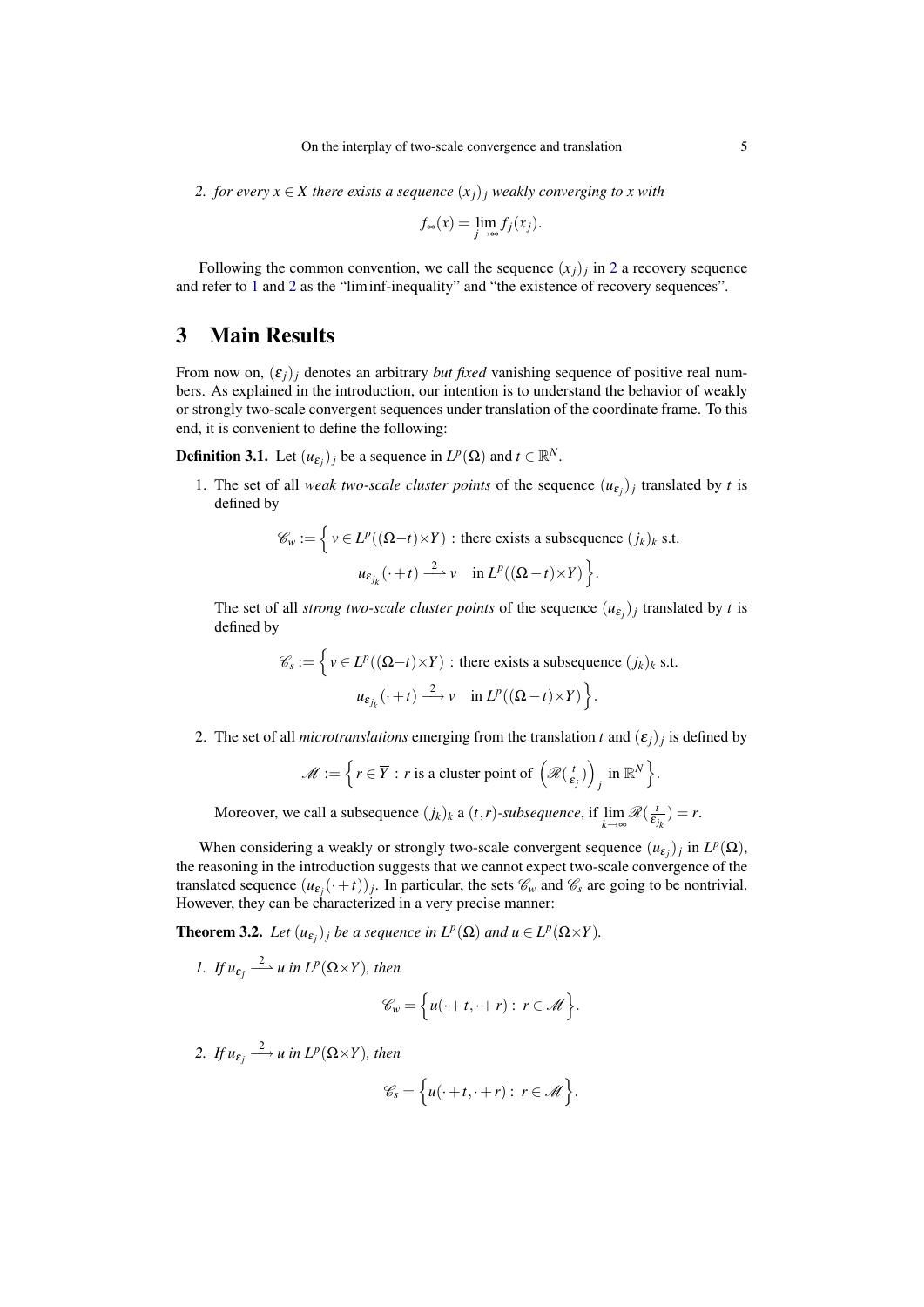Regarding this result, we urge the reader to notice that the set of all weak (strong) twoscale cluster points  $\mathcal{C}_w(\mathcal{C}_s)$  of a two-scale convergent sequence  $(u_{\varepsilon_j})_j$  translated by *t* does *not* depend on the sequence itself, but only on the vanishing sequence  $(\varepsilon_j)_j$ , the translation *t* and the original two-scale limit *u*. Indeed, since all two-scale cluster points can be obtained by doubly translating the original limit *u* by *t* in the macrovariable and by  $r \in \mathcal{M}$  in the microvariable, we refer to  $\mathcal M$  as the set of all microstranslations emerging from the translation *t* and  $(\varepsilon_j)_j$ .

The main ingredient in the proof of Theorem [3.2](#page-4-1) will be the next lemma, which can be regarded as a result of its own interest.

<span id="page-5-2"></span>**Lemma 3.3.** Let  $(j_k)_k$  be a  $(t, r)$ -subsequence and  $(u_{\varepsilon_{j_k}})_k$  a weakly (respectively strongly) *two-scale convergent sequence in*  $L^p(\Omega \times Y)$  *with limit u. Then the sequence*  $(u_{\varepsilon_{j_k}}(\cdot+t))_k$  is *weakly (respectively strongly) two-scale convergent in L<sup>p</sup>* ((Ω−*t*)×*Y*) *to the function*

<span id="page-5-1"></span>
$$
u(\cdot+t,\cdot+r)\in L^p((\Omega-t)\times Y).
$$

*Proof.* The proof of this statement will be two-stage.

*Step 1.* We first consider the case of weak two-scale convergence  $u_{\varepsilon_{j_k}} \xrightarrow{2} u$ . Since the translated sequence remains bounded, it suffices to prove

$$
\lim_{k \to \infty} \int_{\Omega - t} u_{\varepsilon_{j_k}}(x + t) \, \varphi(x, \frac{x}{\varepsilon_{j_k}}) \, dx = \int_{\Omega - t} \int_Y u(x + t, y + r) \, \varphi(x, y) \, dy \, dx \tag{2}
$$

for all  $\varphi \in C_c^{\infty}(\Omega - t; C_{\text{per}}^{\infty}(Y))$ . By the change of variables  $x \mapsto x - t$  we can write the integral on the left hand side as

$$
\int_{\Omega-t} u_{\varepsilon_{j_k}}(x+t) \varphi(x, \frac{x}{\varepsilon_{j_k}}) dx = \int_{\Omega} u_{\varepsilon_{j_k}}(x) \varphi\left(x-t, \frac{x}{\varepsilon_{j_k}} - \frac{t}{\varepsilon_{j_k}}\right) dx
$$

$$
= \int_{\Omega} u_{\varepsilon_{j_k}}(x) \varphi\left(x-t, \frac{x}{\varepsilon_{j_k}} - r\right) dx + \int_{\Omega} u_{\varepsilon_{j_k}}(x) \varphi_{\varepsilon_{j_k}}(x) dx,
$$
(3)

where

<span id="page-5-0"></span>
$$
\varphi_{\varepsilon_{j_k}}(x) := \varphi\left(x - t, \frac{x}{\varepsilon_{j_k}} - \frac{t}{\varepsilon_{j_k}}\right) - \varphi\left(x - t, \frac{x}{\varepsilon_{j_k}} - r\right).
$$

Since  $\varphi(\cdot - t, \cdot - r) \in C_c^{\infty}(\Omega; C_{\text{per}}^{\infty}(Y))$  is an admissible two-scale testfunction and  $u_{\varepsilon_{j_k}} \xrightarrow{2} u$ , we can pass to the limit in the first integral of [\(3\)](#page-5-0) and obtain (after retransformation)

$$
\lim_{k \to \infty} \int_{\Omega} u_{\varepsilon_{j_k}}(x) \varphi \left(x - t, \frac{x}{\varepsilon_{j_k}} - r\right) dx = \int_{\Omega - t} \int_Y u(x + t, y + r) \varphi(x, y) dy dx.
$$
 (4)

Now, it remains to show that the second integral in [\(3\)](#page-5-0) vanishes in the limit. Therefore, we prove that  $\varphi_{\varepsilon_{j_k}} \to 0$  uniformly. Due to the decomposition

$$
\frac{t}{\epsilon_{j_k}} = \mathcal{N}\left(\frac{t}{\epsilon_{j_k}}\right) + \mathscr{R}\left(\frac{t}{\epsilon_{j_k}}\right)
$$

and the *Y*-periodicity of  $\varphi$  in the second variable, we deduce

$$
\varphi_{\varepsilon_{j_k}}(x) = \varphi\left(x - t, \frac{x}{\varepsilon_{j_k}} - r + r_k\right) - \varphi\left(x - t, \frac{x}{\varepsilon_{j_k}} - r\right),
$$

where  $r_k := r - \mathcal{R}\left(\frac{t}{\varepsilon}\right)$  $\varepsilon_{j_k}$ .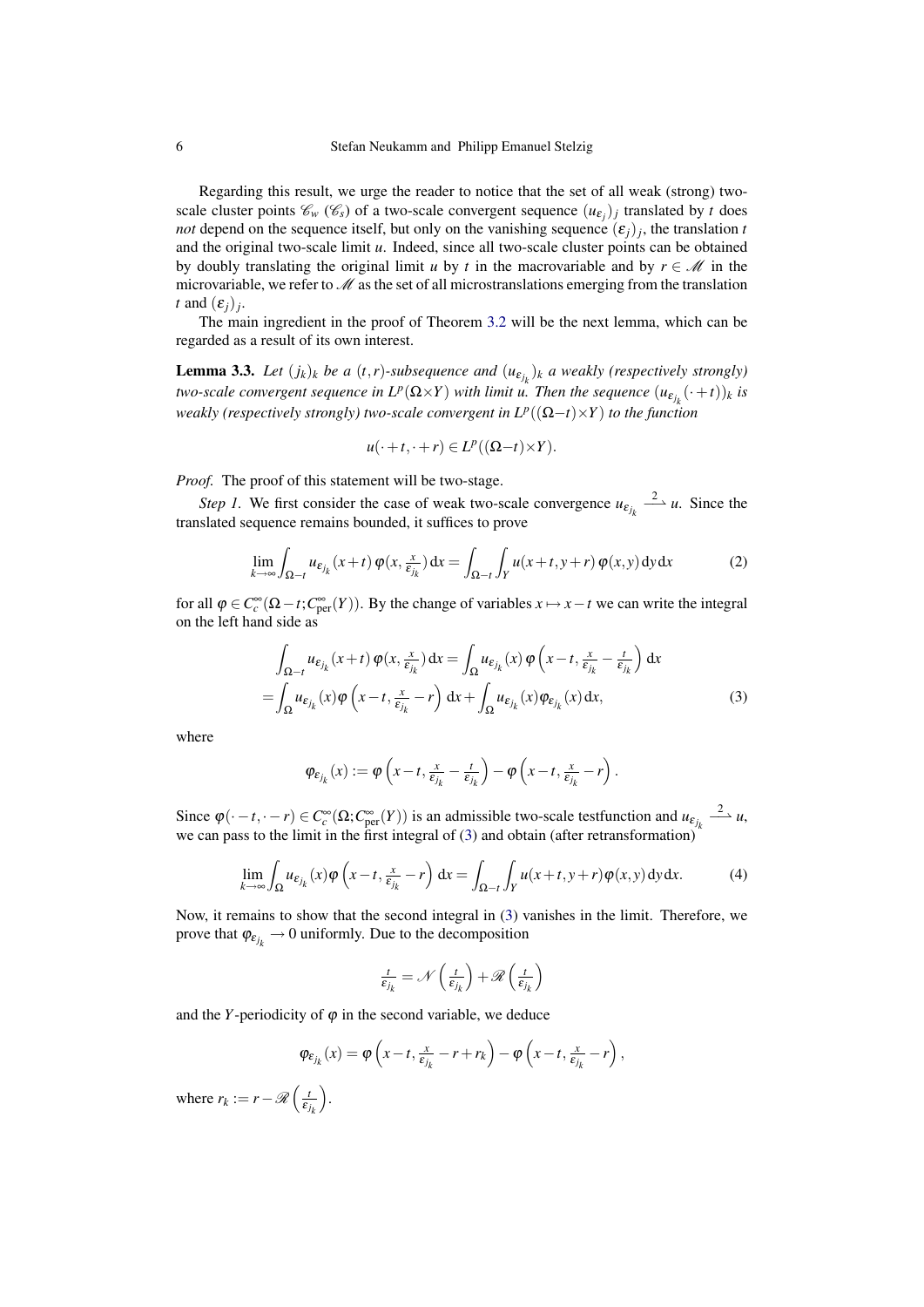Now, the condition of  $(j_k)_k$  being a  $(t, r)$ -subsequence and the smoothness of  $\varphi$  implies first that  $r_k \to 0$  and secondly, that  $\varphi_{\varepsilon_{j_k}}$  vanishes uniformly. Consequently, assertion [\(2\)](#page-5-1) follows.

*Step 2.* Assume now strong two-scale convergence  $u_{\varepsilon_{j_k}} \xrightarrow{2} u$ . From Step 1 we already know that the translated sequence weakly two-scale converges to  $u(\cdot+t, \cdot+r)$ . However, this is already sufficient to infer strong two-scale convergence of the translated sequence, since  $||v||_{L^p(\Omega)} = ||v(\cdot + t)||_{L^p(\Omega - t)}$  for all  $v \in L^p(\Omega)$  and thus  $||u_{\varepsilon_{j_k}}(\cdot + t)||_{L^p(\Omega - t)} \to$  $\Box$  $||u(\cdot+t,\cdot+r)||_{L^p((\Omega-t)\times Y)}$ .

Having this preparatory result at hand, the proof of the main Theorem [3.2](#page-4-1) is no longer difficult:

*Proof of Theorem [3.2](#page-4-1).* We confine ourselves to proving the statement for  $\mathcal{C}_w$ , since the proof for  $\mathscr{C}_s$  is similar.

First, we show the inclusion  $\{u(\cdot+t,\cdot+r): r \in \mathcal{M}\}\subseteq \mathcal{C}_w$ . Let  $r \in \mathcal{M}$  and  $(j_k)_k$  a corresponding  $(t, r)$ -subsequence. By Lemma [3.3](#page-5-2) we obtain  $u_{\varepsilon_{j_k}}(\cdot + t) \xrightarrow{2} u(\cdot + t, \cdot + r)$  and conclude  $u(\cdot+t,\cdot+r) \in \mathscr{C}_w$ .

In order to show the opposite inclusion, let  $v \in \mathcal{C}_w$  and choose a subsequence  $(j_k)_k$  such that  $u_{\varepsilon_{j_k}}(\cdot+t) \stackrel{2}{\longrightarrow} v$ . By the compactness of  $\overline{Y}$  we can assume without loss of generality that

$$
\mathscr{R}\left(\frac{t}{\varepsilon_{j_k}}\right)\to r.
$$

Hence,  $(j_k)_k$  is a  $(t, r)$ -subsequence with  $r \in \mathcal{M}$  and Lemma [3.3](#page-5-2) implies that  $v = u(\cdot + t, \cdot + r).$  $\Box$ 

The next result states that the set of all weak (respectively strong) two-scale cluster points  $\mathcal{C}_w$  (respectively  $\mathcal{C}_s$ ) of a translated weakly (respectively strongly) two-scale convergent sequence and the set of all microtranslations  $M$  are *compact*:

<span id="page-6-1"></span>**Proposition 3.4.** *The set M* is a compact subset of  $\mathbb{R}^N$ . In the situation of the first (respec-*tively second) statement of Theorem [3.2,](#page-4-1) the set*  $\mathcal{C}_w$  (respectively  $\mathcal{C}_s$ ) is compact w.r.t. strong *convergence in*  $L^p((\Omega - t) \times Y)$ *.* 

*Proof.* The proof is split into two parts, the first dealing with the compactness of  $M$ , the second stating the compactness of  $\mathcal{C}_{w}$ . As the compactness of  $\mathcal{C}_{s}$  can be proved similarly to  $\mathcal{C}_w$ , we do not go into the details of its proof.

*Step 1.* First, let us remark that

$$
\mathscr{M} = \left\{ r \in \mathbb{R}^N : \liminf_{j \to \infty} \left| \mathscr{R} \left( \frac{t}{\varepsilon_j} \right) - r \right| = 0 \right\}.
$$

Obviously  $\mathcal M$  is bounded. We will see that it is also closed: Consider an arbitrary sequence  $(r_k)_k$  in M that converges to some  $r \in \mathbb{R}^N$ . We define the quantity

<span id="page-6-0"></span>
$$
c_{k,j} := \left| \mathscr{R}\left(\frac{t}{\varepsilon_j}\right) - r_k \right| + |r_k - r|.
$$

Since  $r_k \in \mathcal{M}$  there obviously holds

$$
\limsup_{k \to \infty} \left( \liminf_{j \to \infty} c_{k,j} \right) = \limsup_{k \to \infty} |r_k - r| = 0.
$$
 (5)

Utilizing [\[5,](#page-17-2) Lemma 1.17], we can choose a subsequence  $(k(j))_j$  such that

$$
\liminf_{j\to\infty}c_{k(j),j}\leq \limsup_{k\to\infty}\left(\liminf_{j\to\infty}c_{k,j}\right)
$$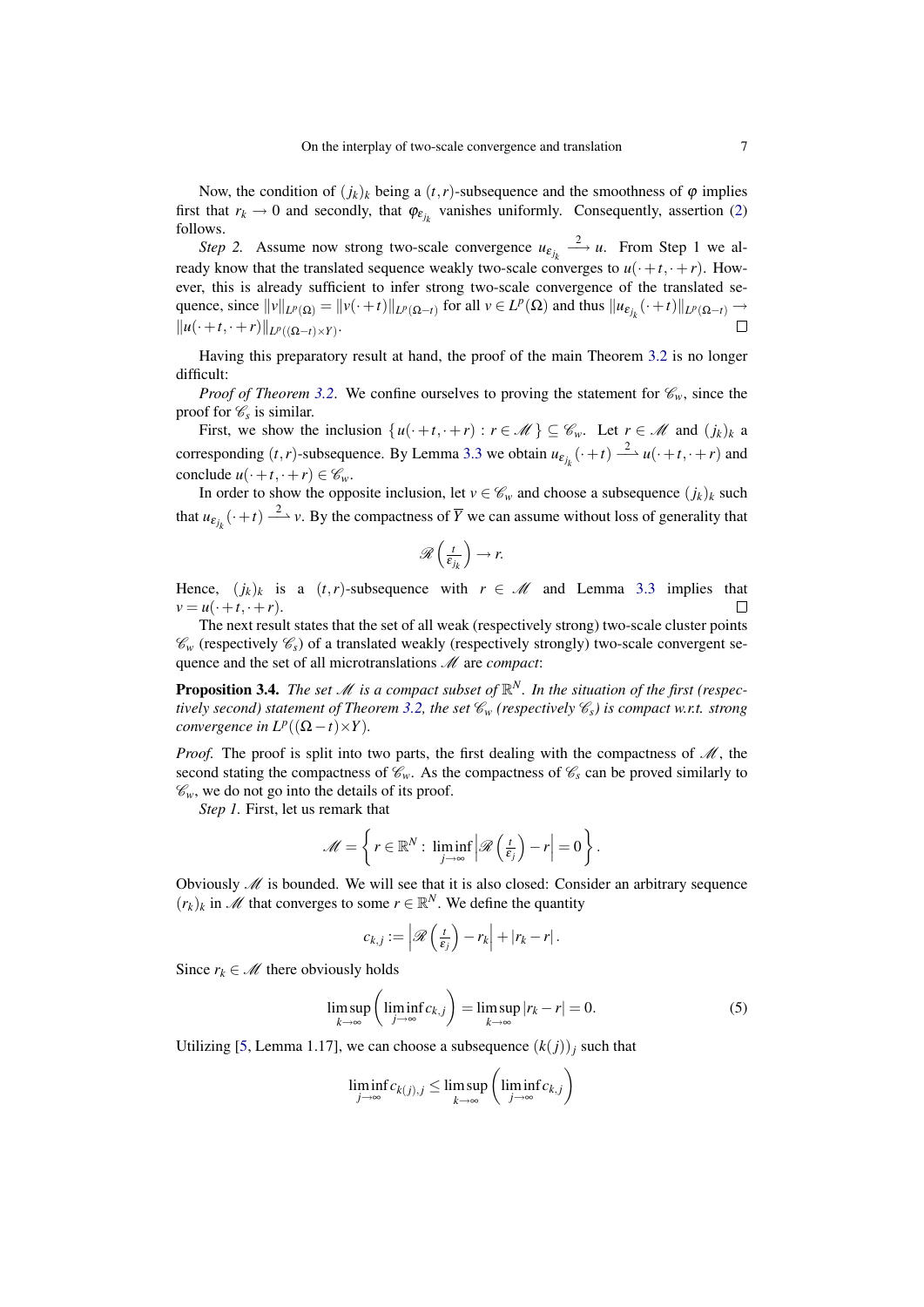and deduce by [\(5\)](#page-6-0) that the left hand side is equal to 0. A simple triangle inequality then leads to

$$
\liminf_{j \to \infty} \left| \mathcal{R} \left( \frac{t}{\varepsilon_j} \right) - r \right| \le \liminf_{j \to \infty} \left( \left| \mathcal{R} \left( \frac{t}{\varepsilon_j} \right) - r_{k(j)} \right| + \left| r_{k(j)} - r \right| \right)
$$
\n
$$
= \liminf_{j \to \infty} c_{k(j),j} = 0;
$$

hence,  $r \in M$ .

*Step 2.* Like in the situation of Theorem [3.2,](#page-4-1) let *u* denote the weak two-scale limit of the sequence  $(u_{\varepsilon_j})_j$ . We introduce the mapping

$$
\Phi: \mathscr{M} \to L^p((\Omega - t) \times Y), \quad r \mapsto u(\cdot + t, \cdot + r).
$$

By Theorem [3.2](#page-4-1) one can easily see that  $\Phi(\mathcal{M})$  is equal to  $\mathcal{C}_w$ . Since  $\mathcal M$  is compact by step 1, it is sufficient to prove that  $\Phi$  is continuous. But this is true, since for every sequence  $(r_i)$ in  $\overline{Y}$  converging to some *r* we observe  $u(\cdot+t, \cdot+r_j) \to u(\cdot+t, \cdot+r)$  in  $L^p((\Omega-t) \times Y)$ .

We shall conclude this section by stating several explanatory comments.

*Remark* 3.1*.* Since  $(\mathcal{R}(\frac{1}{\epsilon}))$  $(\frac{t}{\epsilon_j})$ )<sub>*j*</sub> is a sequence in the compact set  $\overline{Y}$ , we in particular conclude

$$
\mathscr{M} \neq \emptyset \qquad \text{and thus} \qquad \mathscr{C}_w \neq \emptyset
$$

for every weakly two-scale convergent sequence  $(u_{\varepsilon_j})_j$  in  $L^p(\Omega)$ . The same observation is true for a strongly two-scale convergent sequence  $(u_{\varepsilon_j})_j$  and  $\mathscr{C}_s$ .

Indeed, the sets  $\mathcal{C}_w$  and  $\mathcal{C}_s$  of all two-scale cluster points can be very rich, as it is revealed by the following example: We consider the case  $N = 1$ . Let  $t \neq 0$  be an arbitrary translation vector in R and define  $\varepsilon_j := \frac{|t|}{i + \text{sgn}(t)}$  $\frac{|t|}{j + \text{sgn}(t) \cdot q(j)}$ , where  $q : \mathbb{N} \to \mathbb{Q} \cap [0,1]$  is a surjective map and sgn returns the sign of its argument. In this case we obtain  $\mathcal{M} = [0,1] = \overline{Y}$ .

*Remark* 3.2*.* The result of this section can be easily extended to converging translations: Let  $\Omega = \mathbb{R}^N$ ,  $t_j \to t$  in  $\mathbb{R}^N$  and consider a subsequence  $(j_k)_k$  satisfying

$$
\lim_{k\to\infty}\left|\mathscr{R}\left(\frac{t_{j_k}}{\varepsilon_{j_k}}\right)-r\right|=0
$$

for some  $r \in \overline{Y}$ . Then for any weakly two-scale convergent sequence  $(u_{\varepsilon_{j_k}})_k$  in  $L^p(\mathbb{R}^N)$  with limit *u* we have

$$
u_{\varepsilon_{j_k}}(\cdot+t_{j_k})\xrightarrow{2} u(\cdot+t,\cdot+r)\text{ in }L^p(\mathbb{R}^N\times Y).
$$

This can be seen by modifying the definition of  $\varphi_{\varepsilon_{j_k}}$  in equation [\(3\)](#page-5-0) in the proof of Lemma [3.3:](#page-5-2)

$$
\int_{\mathbb{R}^N} u_{\varepsilon_{j_k}}(x+t_{j_k}) \varphi \left(x, \frac{x}{\varepsilon_{j_k}}\right) dx = \int_{\mathbb{R}^N} u_{\varepsilon_{j_k}}(x) \varphi \left(x-t_{j_k}, \frac{x}{\varepsilon_{j_k}}-\frac{t_{j_k}}{\varepsilon_{j_k}}\right) dx
$$
  
= 
$$
\int_{\mathbb{R}^N} u_{\varepsilon_{j_k}}(x) \varphi \left(x-t, \frac{x}{\varepsilon_{j_k}}-r\right) dx + \int_{\mathbb{R}^N} u_{\varepsilon_{j_k}}(x) \varphi_{\varepsilon_{j_k}}(x) dx
$$

with

$$
\varphi_{\varepsilon_{j_k}}(x) := \varphi\left(x - t_{j_k}, \frac{x}{\varepsilon_{j_k}} - \frac{t_{j_k}}{\varepsilon_{j_k}}\right) - \varphi\left(x - t, \frac{x}{\varepsilon_{j_k}} - r\right).
$$

Since  $\varphi$  is smooth,  $\varphi_{\varepsilon_{j_k}}$  vanishes uniformly.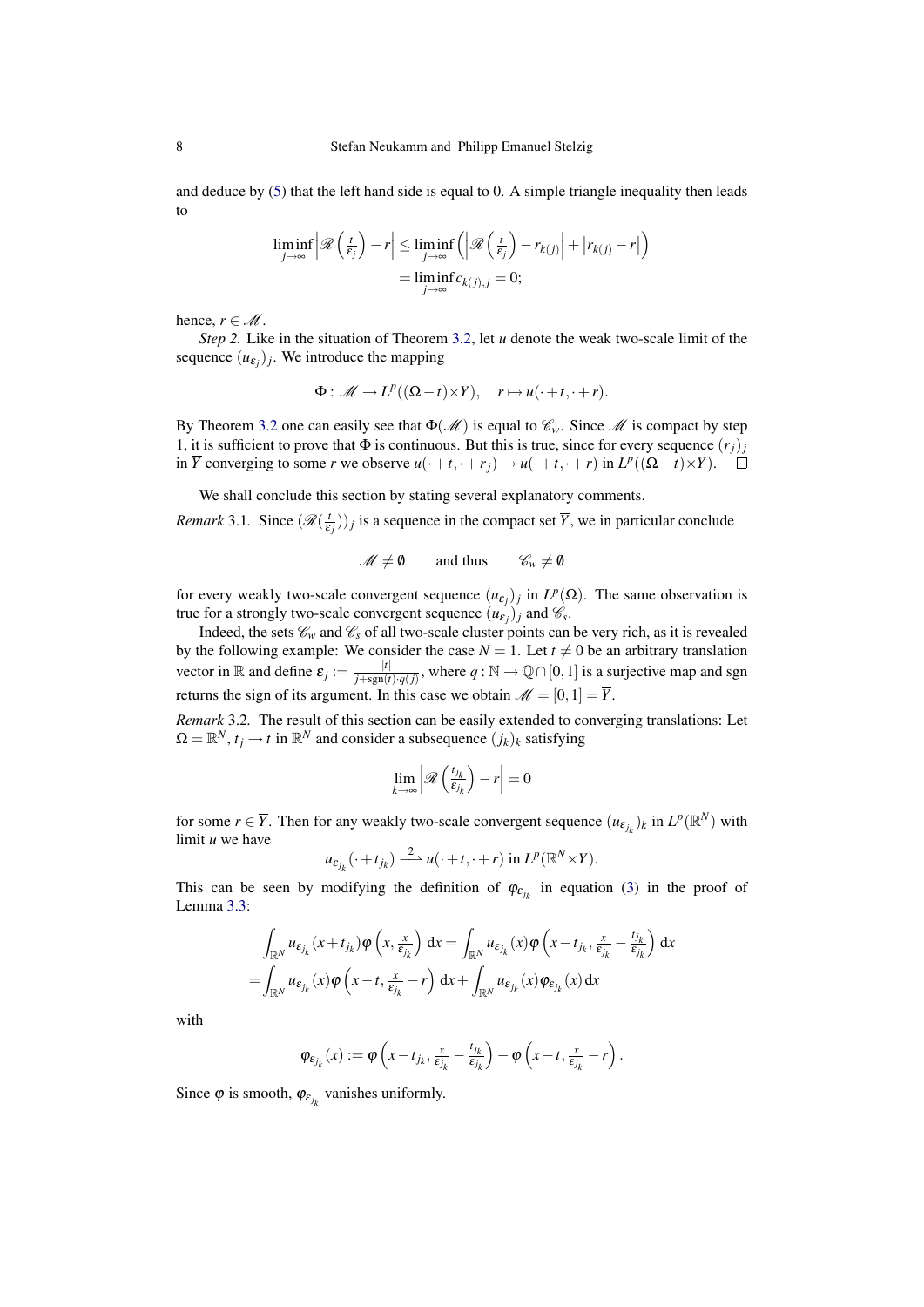*Remark* 3.3*.* In [\[15\]](#page-18-11) Meunier and van Schaftingen introduce a modification of the periodic unfolding operator from [\[9\]](#page-18-2) that features additive perturbations on the microscale  $\varepsilon$ , which they call microscopic translations. As concerns the objective of their contribution, Meunier and van Schaftingen prove that vanishing microscopic translations do not alter the two-scale limit behavior of a sequence of functions. Upon assuming that these microscopic translations originate from "very small macroscopic translations", their insight corresponds to the previous remark for the case of macroscopic translations  $(t_{\epsilon})_{\epsilon}$  satisfying  $t_{\epsilon}/\epsilon \rightarrow 0$  and consequently  $\mathscr{M} = \{0\}.$ 

However, we would like to remark that in contrast to our analysis the subtle connection between macroscopic translations and the corresponding microscopic translations is not discussed in [\[15\]](#page-18-11).

*Remark* 3.4*.* Translations occurring in the microscopic variable of homogenized quantities sometimes play a crucial role in the understanding of the underlying homogenization processes, see e.g. our results in Section [4](#page-8-0) below. Let us remark that microtranslations may also originate from phenomena other than macroscopic translations of the coordinate frame. For instance, this is the case for the Bloch wave homogenization method due to Allaire and Conca [\[3\]](#page-17-3). The purpose of this method is to characterize the asymptotic behavior of the spectrum associated to linear second order elliptic PDEs with periodically oscillating coefficients as the size of the period tends to zero. Therein, microtranslations emerge from a Bloch wave decomposition (cf. [\[2\]](#page-17-4)) and play a key role in the resulting cell problems (see [\[3,](#page-17-3) [8\]](#page-18-12)).

#### <span id="page-8-0"></span>4 Application to Homogenization

In this section we present an application of our previous insights to a novel homogenization problem. To this end, we will provide a convergence study for an oscillating convex integral functional, the oscillating arguments of which are translated by a nonzero macroscopic quantity. Whereas in the absence of translation one can prove Γ-convergence of the integral functionals, in its presence Γ-convergence no longer holds true in general. Nevertheless, the results of the Section [3](#page-4-2) allow us to explicitly identify the lower and the upper Γ-limit.

For the notation used in the sequel we also refer to the preceding section. Let *t* be an arbitrary but fixed translation in  $\mathbb{R}^N$  and  $\Omega$  be an open and bounded subset of  $\mathbb{R}^N$ . We consider the functional

$$
\mathscr{F}_{\varepsilon}: W_0^{1,2}(\Omega; \mathbb{R}^N) \to \mathbb{R}, \quad u \mapsto \int_{\Omega} W(\frac{x}{\varepsilon}, \nabla u(x)) dx + \int_{\Omega - t} W(\frac{x}{\varepsilon}, \nabla u(x + t)) dx
$$

for a positive small parameter  $\varepsilon$  and seek to describe its behavior as  $\varepsilon$  vanishes. We assume that the integrand

<span id="page-8-3"></span><span id="page-8-2"></span><span id="page-8-1"></span>
$$
W: Y \times \mathbb{R}^{N \times N} \to \mathbb{R}, \quad (y, F) \mapsto W(y, F)
$$

satisfies the following properties:

 $\overline{\mathcal{L}}$ 

for all  $F \in \mathbb{R}^{N \times N}$  the map  $y \mapsto W(y, F)$  is measurable and *Y*-periodic, (*W*1)

for a.e.  $y \in Y$  the map  $F \mapsto W(y, F)$  is convex and continuous, (*W2*)

 $\sqrt{ }$  $\int$ there exist positive constants  $c$ , $C$  such that

$$
c(|F|^2 - 1) \le W(y, F) \le C(1 + |F|^2)
$$
  
for a.e.  $y \in Y$  and all  $F \in \mathbb{R}^{N \times N}$ . (W3)

Integral functionals with integrands satisfying the assumptions above are already well-studied. In the context of homogenization we refer e.g. to [\[14,](#page-18-5) [16,](#page-18-6) [1,](#page-17-0) [10,](#page-18-3) [19\]](#page-18-7).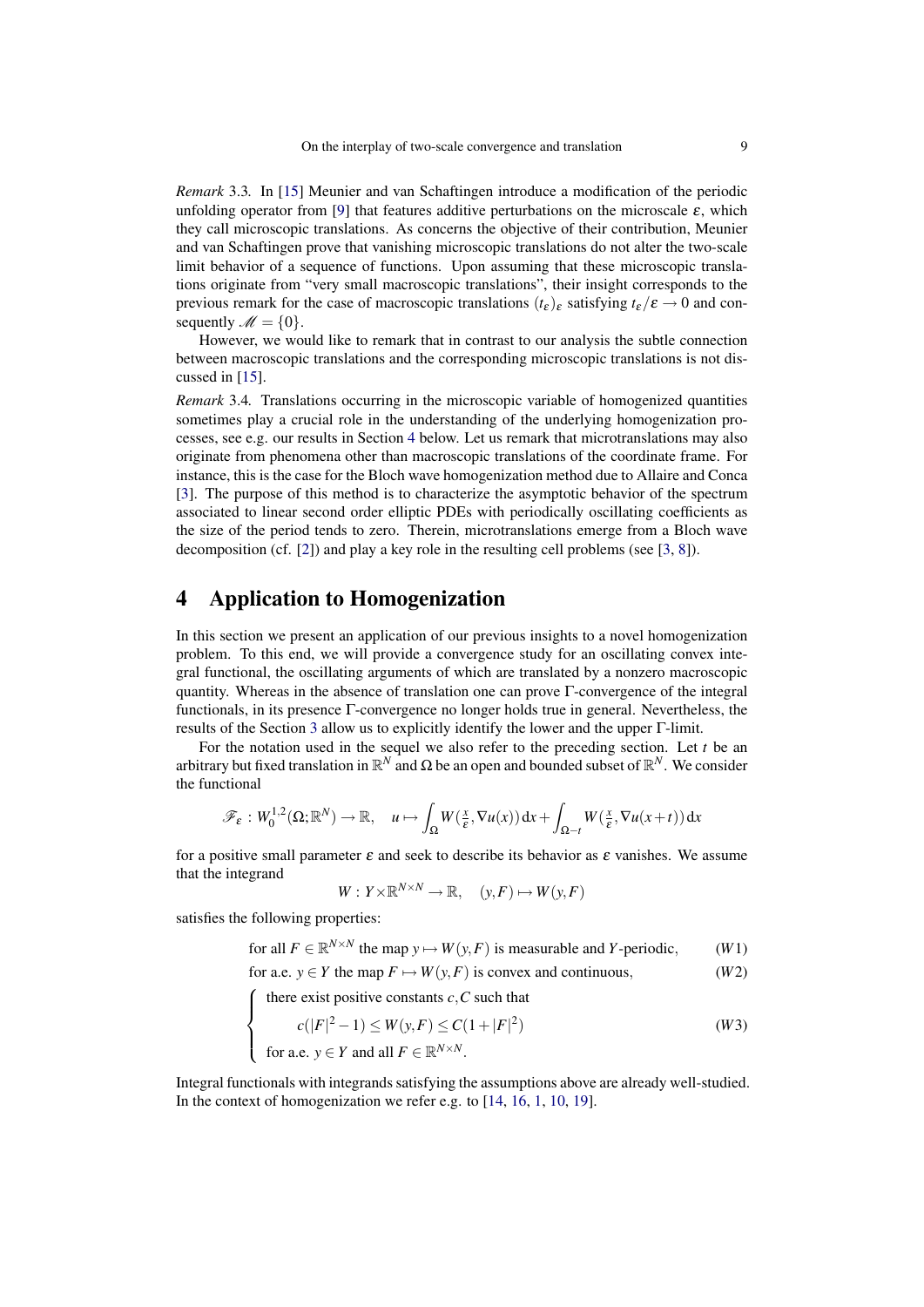Prior to the statement of the homogenization result, we introduce the following objects, which depend on a microtranslation *r* and naturally arise in the subsequent analysis: For  $r \in \overline{Y}$ ,  $y \in Y$  and  $F \in \mathbb{R}^{N \times N}$  we set

$$
W_r(y, F) := W(y, F) + W(y - r, F)
$$
  
\n
$$
W_{\text{Hom},r}(F) := \inf \left\{ \int_Y W_r(y, F + \nabla_y \varphi(y)) \, dy : \varphi \in W_{\text{per}}^{1,2}(Y; \mathbb{R}^N), \int_Y \varphi(y) \, dy = 0 \right\}
$$

and refer to  $W_r$  as the microtranslated energy density and to  $W_{\text{Hom},r}$  as its homogenization. Moreover, we define the corresponding two-scale energy functional  $\mathscr{F}_r$ , as well as the homogenized microtranslated energy  $\mathscr{F}_{\text{Hom},r}$  according to

$$
\overline{\mathscr{F}}_r(u,u_1) := \int_{\Omega} \int_Y W_r(y, \nabla u(x) + \nabla_y u_1(x,y)) \, dy \, dx,
$$

$$
\mathscr{F}_{\text{Hom},r}(u) := \int_{\Omega} W_{\text{Hom},r}(\nabla u(x)) \, dx
$$

for every  $u \in W_0^{1,2}(\Omega; \mathbb{R}^N)$  and every  $u_1 \in L^2(\Omega; W_{\text{per}}^{1,2}(Y; \mathbb{R}^N))$ .

<span id="page-9-0"></span>**Theorem 4.1.** Let  $(\varepsilon_i)_i$  be an arbitrary vanishing sequence of positive real numbers. Then

$$
\mathop{\Gamma\text{-}\liminf}_{j\to\infty}\mathscr{F}_{\varepsilon_j} = \inf_{r\in\mathscr{M}}\mathscr{F}_{\text{Hom},r}
$$

$$
\mathop{\Gamma\text{-}\limsup}_{j\to\infty}\mathscr{F}_{\varepsilon_j} = \sup_{r\in\mathscr{M}}\mathscr{F}_{\text{Hom},r}
$$

w.r.t. the weak topology in  $W_0^{1,2}(\Omega;\mathbb{R}^N)$ . Like in Definition [3.1,](#page-4-3) M denotes the set of all  $m$ icrotranslations emerging from the translation t and  $(\varepsilon_j)_j$ .

Theorem [4.1](#page-9-0) reveals that in the presence of a nontrivial translation  $t \neq 0$  *one can no longer expect* Γ-*convergence* of the sequence  $(\mathcal{F}_{\epsilon_j})_j$ . This contrasts the classical homogenization problem for convex integral functionals, where there indeed holds Γ-convergence [\[1\]](#page-17-0). We remark that the classical homogenization problem corresponds in our exposition to the case of a trivial translation  $t = 0$ , in which the previous theorem recovers in fact  $\Gamma$ -convergence.

For the sake of a brief notation we set for every  $u \in W_0^{1,2}(\Omega; \mathbb{R}^N)$ 

$$
\mathscr{F}^-_{\mathrm{Hom}}(u) := \inf_{r \in \mathscr{M}} \mathscr{F}_{\mathrm{Hom},r}(u) \quad \text{and} \quad \mathscr{F}^+_{\mathrm{Hom}}(u) := \sup_{r \in \mathscr{M}} \mathscr{F}_{\mathrm{Hom},r}(u).
$$

Regarding the proof of Theorem [4.1](#page-9-0) we will rely on two main insights.

First, we observe that  $(\mathcal{F}_{\varepsilon_j})_j$  is  $\Gamma$ -convergent along  $(t, r)$ -subsequences. To be more specific, for  $r \in \mathcal{M}$  we will show that  $\Gamma$ -lim<sub>*k*</sub>  $\mathcal{F}_{\varepsilon_{j_k}} = \mathcal{F}_{\text{Hom},r}$  along every  $(t, r)$ -subsequence  $(j_k)_k$ . This will be done by combining Theorem [3.2](#page-4-1) and general (lower semi-) continuity properties of convex integral functionals with oscillating integrands stated in Proposition [4.2](#page-9-1) below. For a systematic investigation of the latter with methods related to two-scale convergence, we refer to [\[19\]](#page-18-7).

Secondly, we will provide an abstract result, which allows us to identify the lower and upper Γ-limit of a sequence by falling back to Γ-convergent subsequences. Namely, if  $(f_j)_j$  is a sequence of functions on a topological space X, such that the sequential characterization of Γ-convergence is valid for  $(f_i)_i$  and the set  $\mathscr{L}(x) := \{ f(x) : f$  is Γ-limit of a subsequence of  $(f_i)_i$  } attains its extrema for all  $x \in X$ , then the lower and upper Γ-limit of  $(f_j)_j$  are given pointwise as  $(\Gamma\text{-lim inf}_j f_j)(x) = \min \mathscr{L}(x)$  and  $(\Gamma\text{-lim sup}_j f_j)(x) = \max \mathscr{L}(x)$ , respectively. We will see that this observation together with the Γ-convergence of  $(\mathscr{F}_{\varepsilon_j})_j$ along  $(t, r)$ -subsequences allows us to prove Theorem [4.1.](#page-9-0)

<span id="page-9-1"></span>The following result and similar statements can be found in [\[19\]](#page-18-7) and [\[1,](#page-17-0) [10,](#page-18-3) [9\]](#page-18-2). Its proof is omitted here.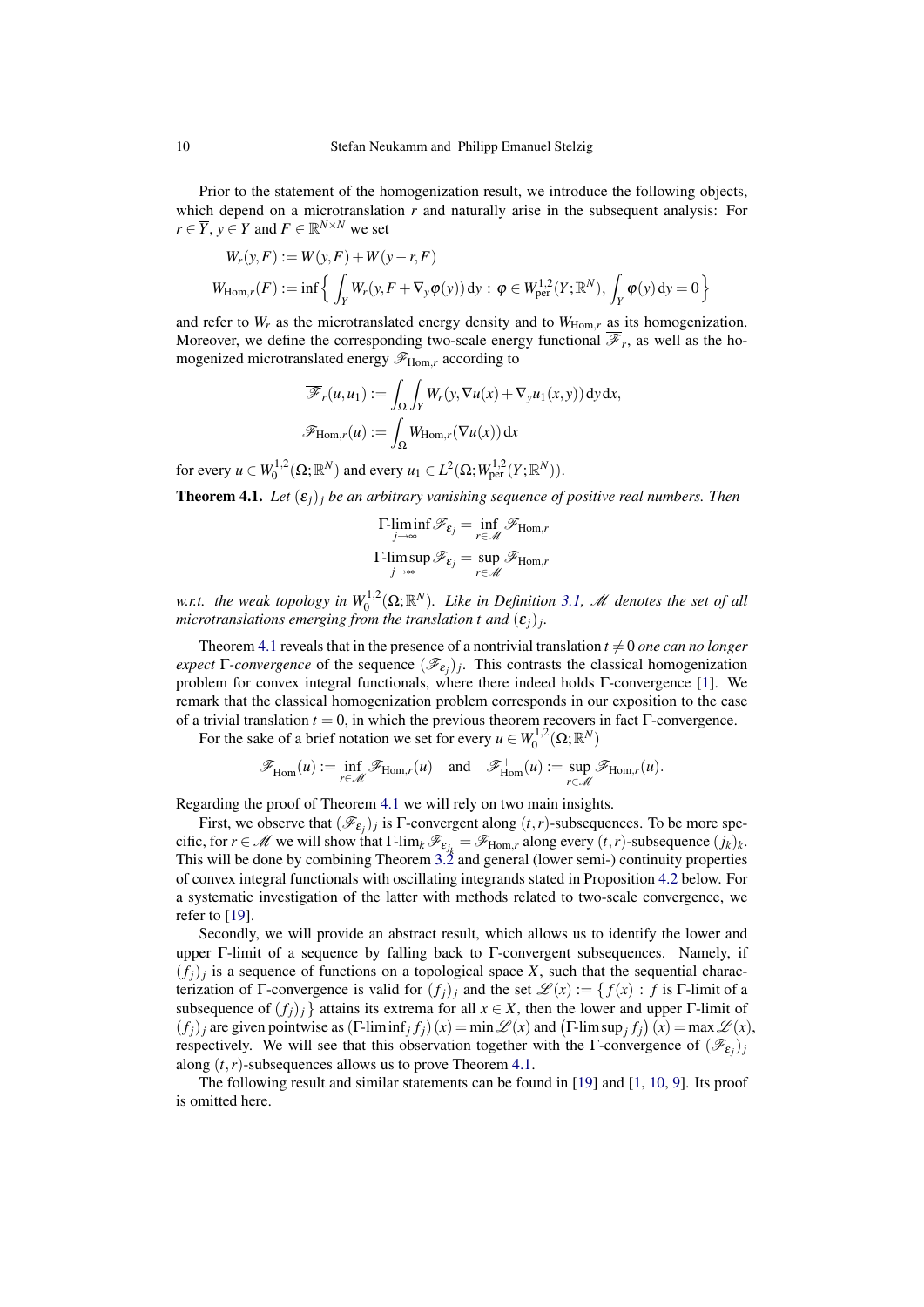Proposition 4.2. *Let W satisfy the conditions* (*[W](#page-8-1)*1)*,. . . ,*(*[W](#page-8-2)*3) *and let U be an open and bounded subset of* R *<sup>N</sup>. For* ε > 0 *define the functionals*

$$
\mathscr{J}_{\varepsilon}: L^{2}(U; \mathbb{R}^{N\times N}) \to \mathbb{R}, \quad F \mapsto \int_{U} W(\frac{x}{\varepsilon}, F(x)) dx,
$$

$$
\overline{\mathscr{J}}: L^{2}(U \times Y; \mathbb{R}^{N\times N}) \to \mathbb{R}, \quad F \mapsto \int_{U} \int_{Y} W(y, F(x, y)) dy dx.
$$

*Then:*

- *1. The functionals*  $\mathcal{J}_{\varepsilon}$  *and*  $\overline{\mathcal{J}}$  *are continuous w.r.t. strong convergence and lower semicontinuous w.r.t. weak convergence. Moreover, the functionals are convex and finite.*
- 2. Let  $F \in L^2(U \times Y; \mathbb{R}^{N \times N})$  and  $(F_{\varepsilon_j})_j$  be a sequence in  $L^2(U; \mathbb{R}^{N \times N})$ . If  $F_{\varepsilon_j} \stackrel{2}{\longrightarrow} F$  in  $L^2(U\times Y;\mathbb{R}^{N\times N})$ , then

$$
\overline{\mathscr{J}}(F) \leq \liminf_{j \to \infty} \mathscr{J}_{\varepsilon_j}(F_{\varepsilon_j}).
$$

*Moreover, if*  $F_{\varepsilon_j} \stackrel{2}{\longrightarrow} F$  in  $L^2(U\times Y; \mathbb{R}^{N\times N})$ , it is

$$
\overline{\mathscr{J}}(F) = \lim_{j \to \infty} \mathscr{J}_{\varepsilon_j}(F_{\varepsilon_j}).
$$

An immediate consequence of the foregoing proposition and Theorem [3.2](#page-4-1) is the observation below.

<span id="page-10-0"></span>**Corollary 4.3.** Let  $F \in L^2(\Omega \times Y; \mathbb{R}^{N \times N})$ , be  $(F_{\varepsilon_j})_j$  a sequence in  $L^2(\Omega; \mathbb{R}^{N \times N})$ ,  $r \in \mathcal{M}$  and (*jk*)*<sup>k</sup> a corresponding* (*t*,*r*)*-subsequence. Then*

1. *if*  $F_{\varepsilon_j} \stackrel{2}{\longrightarrow} F$  in  $L^2(\Omega \times Y; \mathbb{R}^{N \times N})$ , then Z Ω Z  $\int_Y W_r(y, F(x, y)) dy dx \le$ liminf *k*→∞  $\overline{L}$  $\int_{\Omega} W(\frac{x}{\varepsilon_j})$  $\frac{x}{\varepsilon_{j_k}}$ ,  $F_{\varepsilon_{j_k}}(x)$  dx +  $\int_{\Omega-t} W(\frac{x}{\varepsilon_j})$  $\frac{x}{\varepsilon_{j_k}}$ ,  $F_{\varepsilon_{j_k}}(x+t)$ ) dx $(x)$ ,

2. *if*  $F_{\varepsilon_j} \stackrel{2}{\longrightarrow} F$  in  $L^2(\Omega \times Y; \mathbb{R}^{N \times N})$ , then

$$
\int_{\Omega} \int_{Y} W_r(y, F(x, y)) \, dy \, dx =
$$
\n
$$
\lim_{k \to \infty} \Big( \int_{\Omega} W(\frac{x}{\varepsilon_{j_k}}, F_{\varepsilon_{j_k}}(x)) \, dx + \int_{\Omega - t} W(\frac{x}{\varepsilon_{j_k}}, F_{\varepsilon_{j_k}}(x + t)) \, dx \Big).
$$

With this result at hand, we can finally prove  $\Gamma$ -convergence of  $(\mathcal{F}_{\varepsilon_j})_j$  along  $(t, r)$ subsequences. Note that by the growth assumption  $(W3)$  $(W3)$  $(W3)$  and Poincaré's inequality the sequence  $(\mathscr{F}_{\varepsilon_j})_j$  is equicoercive. Hence, by Theorem [2.5](#page-3-2) Γ-convergence of  $(\mathscr{F}_{\varepsilon_j})_j$  and its subsequences can equivalently be verified in terms of sequential Γ-convergence.

<span id="page-10-1"></span>**Proposition 4.4.** Let  $r \in \mathcal{M}$  and  $(j_k)_k$  be a corresponding  $(t, r)$ -subsequence. Then the *following statements are valid.*

*1. For every*  $u \in W_0^{1,2}(\Omega;\mathbb{R}^N)$  *and every sequence*  $(u_{\varepsilon_{j_k}})_k$  *weakly converging to u in*  $W_0^{1,2}(\Omega;\mathbb{R}^N)$  *we have* 

$$
\mathscr{F}_{\mathrm{Hom},r}(u) \leq \liminf_{k \to \infty} \mathscr{F}_{\varepsilon_{j_k}}(u_{\varepsilon_{j_k}}).
$$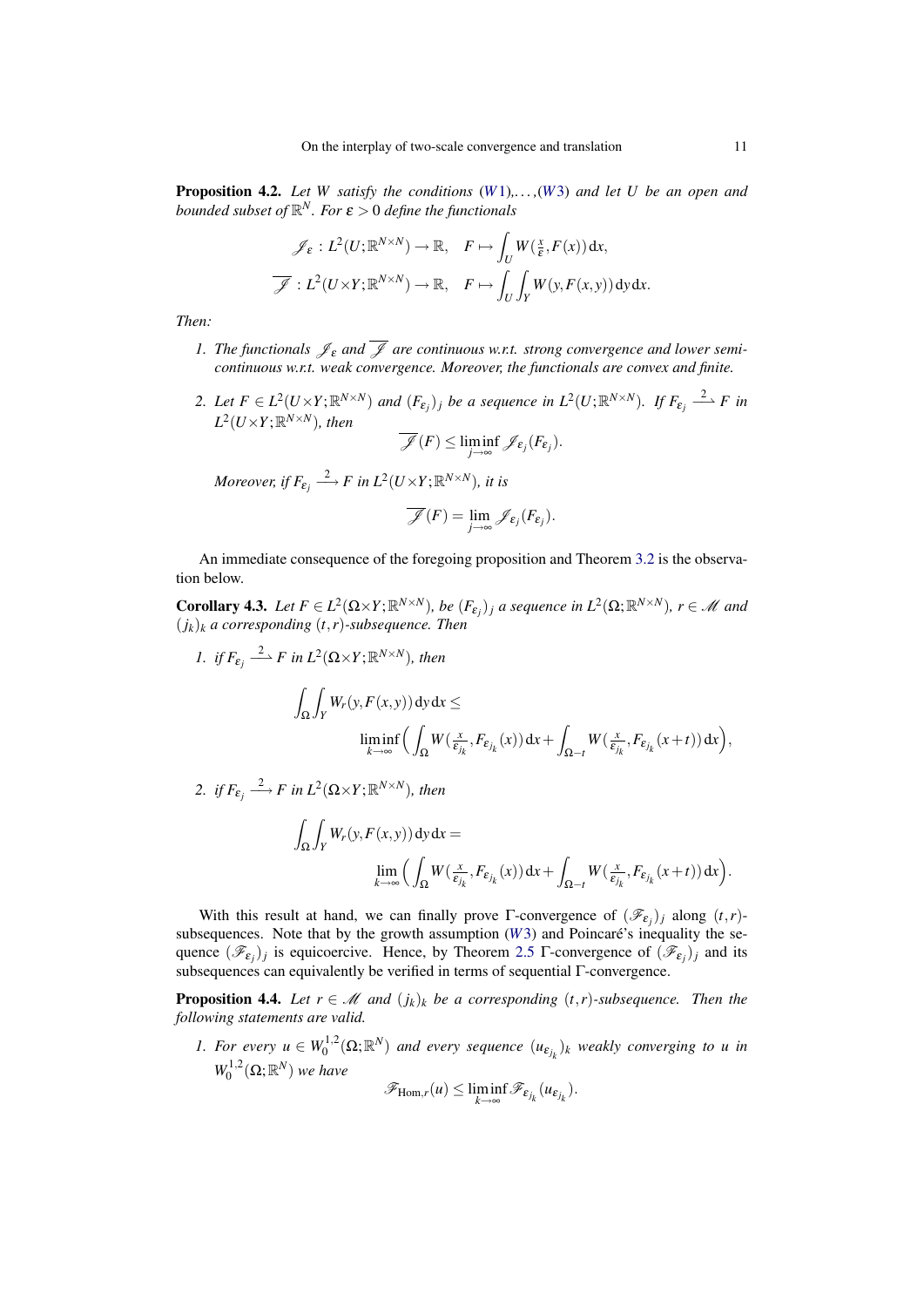2. For every  $u \in W_0^{1,2}(\Omega;\mathbb{R}^N)$  there is a sequence  $(u_{\varepsilon_{j_k}})_k$  weakly converging to u in  $W_0^{1,2}(\Omega;\mathbb{R}^N)$  *such that* 

$$
\mathscr{F}_{\mathrm{Hom},r}(u)=\lim_{k\to\infty}\mathscr{F}_{\varepsilon_{j_k}}(u_{\varepsilon_{j_k}}).
$$

*Proof.* The statements of the proposition will be proved separately in the following two steps.

*Step 1.* Let  $(u_{\varepsilon_{j_k}})_k$  be a sequence that converges to *u* weakly in  $W_0^{1,2}(\Omega;\mathbb{R}^N)$  and let  $(\eta_\ell)_\ell$ be an arbitrary subsequence of  $(\varepsilon_{j_k})_k$ . In view of Proposition [2.3](#page-3-0) we find another subsequence  $(\eta_{\ell_m})_m$  and a function  $u_1 \in L^2(\Omega; W^{1,2}_{per}(Y; \mathbb{R}^N))$  with  $\int_Y u_1(x, y) dy = 0$  for a.e.  $x \in \Omega$ , such that

$$
\nabla u_{\eta_{\ell_m}} \stackrel{2}{\longrightarrow} \nabla u + \nabla_y u_1 \quad \text{in } L^2(\Omega \times Y; \mathbb{R}^{N \times N}).
$$

Upon recalling the definitions of  $\mathscr{F}_{\text{Hom},r}$  and  $W_{\text{Hom},r}$ , an application of corollary [4.3](#page-10-0) leads to

<span id="page-11-2"></span><span id="page-11-0"></span>
$$
\mathscr{F}_{\text{Hom},r}(u) \le \liminf_{m \to \infty} \mathscr{F}_{\eta_{\ell_m}}(u_{\eta_{\ell_m}}). \tag{6}
$$

We see that every subsequence of  $(\varepsilon_{j_k})_k$  has a further subsequence satisfying [\(6\)](#page-11-0). Conse-quently, inequality [\(6\)](#page-11-0) remains valid for the whole sequence  $(\varepsilon_{j_k})_k$  and we infer the validity of the first assertion.

*Step 2.* Consider an arbitrary  $u \in W_0^{1,2}(\Omega;\mathbb{R}^N)$ . We start with the observation, that the functional  $\mathscr{F}_{Hom,r}$  can be characterized by means of  $\mathscr{F}_r$  in the following way (see Remark [4.1](#page-15-0) for details).

$$
\mathscr{F}_{\text{Hom},r}(u) = \overline{\mathscr{F}}_r(u, u_1) \quad \text{for some } u_1 \in L^2(\Omega; W^{1,2}_{\text{per}}(Y; \mathbb{R}^N))
$$
  
with 
$$
\int_Y u_1(x, y) dy = 0 \text{ for a.e. } x \in \Omega.
$$
 (7)

By density we now find a sequence  $(v_\ell)_\ell$  in  $C_c^\infty(\Omega; C_{\text{per}}^\infty(Y; \mathbb{R}^N))$  such that

$$
v_{\ell} \to u_1 \quad \text{in } L^2(\Omega \times Y; \mathbb{R}^N), \ \nabla_y v_{\ell} \to \nabla_y u_1 \quad \text{in } L^2(\Omega \times Y; \mathbb{R}^{N \times N})
$$
 (8)

subject to  $\int_Y v_\ell(\cdot, y) dy = 0$ . We define the doubly indexed sequence of functions  $(u_{\ell,k})_{\ell,k}$  in  $W_0^{1,2}(\Omega;\mathbb{R}^N)$  by

<span id="page-11-1"></span>
$$
u_{\ell,k}(x) := u(x) + \varepsilon_{j_k} v_{\ell}(x, \frac{x}{\varepsilon_{j_k}}).
$$

Invoking the technique of two-scale decomposition (cf. e.g. [\[18\]](#page-18-4)) we could easily find a diagonal sequence  $u_{\varepsilon_{j_k}} := u_{\ell(k),k}$  such that  $(u_{\varepsilon_{j_k}})_k \rightharpoonup u$  weakly in  $W_0^{1,2}(\Omega; \mathbb{R}^N)$  and  $(\nabla u_{\varepsilon_{j_k}})_k \xrightarrow{2} \nabla u + \nabla_y u_1$  in  $L^2(\Omega \times Y; \mathbb{R}^{N \times N})$ . In view of Corollary [4.3](#page-10-0) this sequence would clearly recover the limit energy and prove the assertion. However, for the reader's convenience we will present a self-contained construction for the recovery sequence.

To this end we start with the observation, that for every  $\ell \in \mathbb{N}$  we have

$$
u_{\ell,k} \xrightarrow[k \to \infty]{} u \qquad \qquad \text{in } W_0^{1,2}(\Omega; \mathbb{R}^N), \tag{9}
$$

$$
\nabla u_{\ell,k} \xrightarrow[k \to \infty]{} \nabla u + \nabla_y v_\ell \quad \text{in } L^2(\Omega \times Y; \mathbb{R}^{N \times N}),
$$
\n(10)

where the latter follows from the smoothness of  $v_\ell$  (see e.g. [\[18\]](#page-18-4)). Hence, we can apply Corollary [4.3](#page-10-0) and infer

<span id="page-11-3"></span>
$$
\lim_{k\to\infty}\mathscr{F}_{\varepsilon_{j_k}}(u_{\ell,k})=\overline{\mathscr{F}}_r(u,v_{\ell}).
$$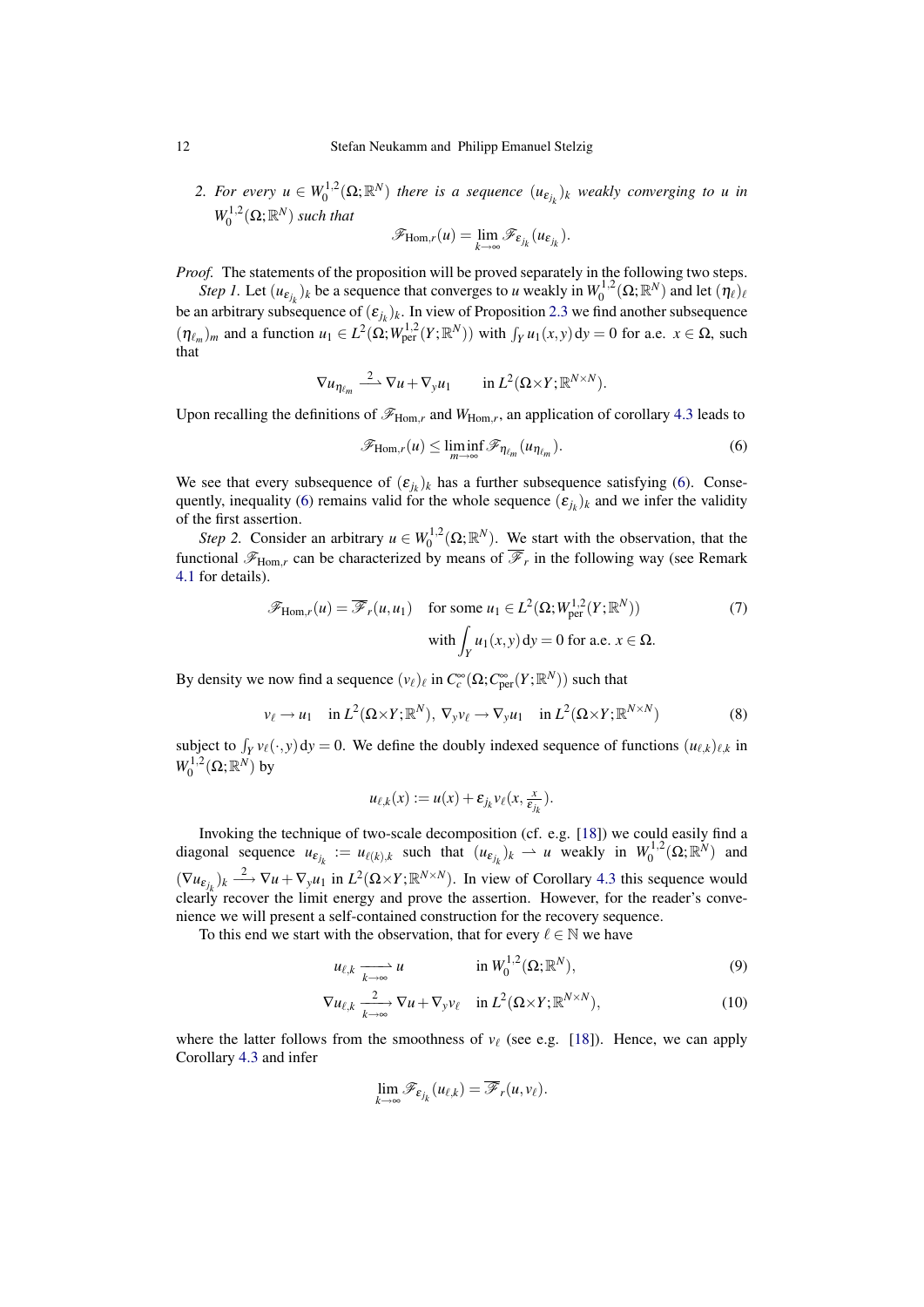Now, the strong convergence [\(8\)](#page-11-1) and the assumptions (*[W](#page-8-3)*2), (*[W](#page-8-2)*3) imply

$$
\lim_{\ell \to \infty} \left( \lim_{k \to \infty} \mathscr{F}_{\varepsilon_{j_k}}(u_{\ell,k}) \right) = \overline{\mathscr{F}}_r(u, u_1) = \mathscr{F}_{\text{Hom},r}(u). \tag{11}
$$

The previous reasoning suggests that we may obtain the recovery sequence  $(u_{\varepsilon_{j_k}})_{j_k}$  by carefully choosing a diagonal sequence of  $(u_{\ell,k})_{\ell,k}$ . With this intention in mind, we define the quantity

$$
c_{\ell,k}:=\left|\mathscr{F}_{\varepsilon_{j_k}}(u_{\ell,k})-\mathscr{F}_{\mathrm{Hom},r}(u)\right|+\|u_{\ell,k}-u\|_{L^2(\Omega;\mathbb{R}^N)}.
$$

By means of Rellich's compactness theorem, [\(9\)](#page-11-3) and [\(11\)](#page-12-0) imply

<span id="page-12-0"></span>
$$
\lim_{\ell \to \infty} \left( \lim_{k \to \infty} c_{\ell,k} \right) = 0.
$$

Referring to [\[5,](#page-17-2) Corollary 1.18], we find a subsequence  $(\ell(k))_k$  with  $\lim_k c_{\ell(k),k} = 0$  and consequently the sequence  $u_{\varepsilon_{j_k}} := u_{\ell(k),k}$  recovers the limit energy, i.e.

$$
\lim_{k\to\infty}\mathscr{F}_{\varepsilon_{j_k}}(u_{\varepsilon_{j_k}})=\mathscr{F}_{\mathrm{Hom},r}(u),
$$

and converges to *u* w.r.t. strong convergence in  $L^2(\Omega;\mathbb{R}^N)$ . It remains to prove

<span id="page-12-1"></span>
$$
u_{\varepsilon_{j_k}} \xrightarrow[k \to \infty]{} u \quad \text{in } W_0^{1,2}(\Omega; \mathbb{R}^N). \tag{12}
$$

First, we observe that the sequence  $(u_{\varepsilon_{j_k}})_k$  must be norm bounded in  $W_0^{1,2}(\Omega;\mathbb{R}^N)$  due to the growth condition (*[W](#page-8-2)*3) and the boundedness of  $(\mathcal{F}_{\varepsilon_{j_k}}(u_{\varepsilon_{j_k}}))_k$ . Hence, we can extract from any subsequence of  $(u_{\epsilon_{j_k}})_k$  a further subsequence, which is weakly convergent in  $W_0^{1,2}(\Omega;\mathbb{R}^N)$ . But any weak limit of these subsequences must coincide with *u*, because of the strong convergence of  $(u_{\varepsilon_{j_k}})_k$  to *u* in  $L^2(\Omega; \mathbb{R}^N)$ ; thus, [\(12\)](#page-12-1) is valid and  $(u_{\varepsilon_{j_k}})_k$  is a recovery sequence.

Before proceeding further, we analyze the dependence of the homogenized microtranslated energy  $\mathcal{F}_{\text{Hom},r}$  on the microtranslations *r*.

<span id="page-12-2"></span>**Lemma 4.5.** For all 
$$
F \in \mathbb{R}^{N \times N}
$$
 and  $u \in W_0^{1,2}(\Omega; \mathbb{R}^N)$  the maps  
\n $r \mapsto W_{\text{Hom},r}(F)$  and  $r \mapsto \mathscr{F}_{\text{Hom},r}(u)$ 

*are continuous.*

*Proof.* We remark that due to the growth condition (*[W](#page-8-2)*3) it is sufficient to prove the continuity of  $r \mapsto W_{\text{Hom},r}(F)$ . Let  $F \in \mathbb{R}^{N \times N}$  be arbitrary and define for all  $r \in \overline{Y}$  the functional

$$
\mathscr{E}_r:\left\{\boldsymbol{\varphi}\in W^{1,2}_{\rm per}(Y;{\mathbb R}^N):\int_Y\boldsymbol{\varphi}(y)\,{\rm d}y=0\right\}\to{\mathbb R},\quad \boldsymbol{\varphi}\mapsto\int_YW_r(y,F+\nabla_y\boldsymbol{\varphi}(y))\,{\rm d}y.
$$

By the assumptions on *W* and Poincaré's inequality, we see that  $\varphi \mapsto \mathscr{E}_r(\varphi)$  is convex, coercive and continuous w.r.t. to strong convergence in  $W^{1,2}_{per}(Y; \mathbb{R}^N)$ . Therefore, for all  $r \in \overline{Y}$  the functional  $\mathscr{E}_r$  admits a minimizer  $\varphi_r \in W^{1,2}_{per}(Y; \mathbb{R}^N)$  with  $\int_Y \varphi_r(y) dy = 0$ , thus

$$
\mathscr{E}_r(\varphi_r)=W_{\text{Hom},r}(F).
$$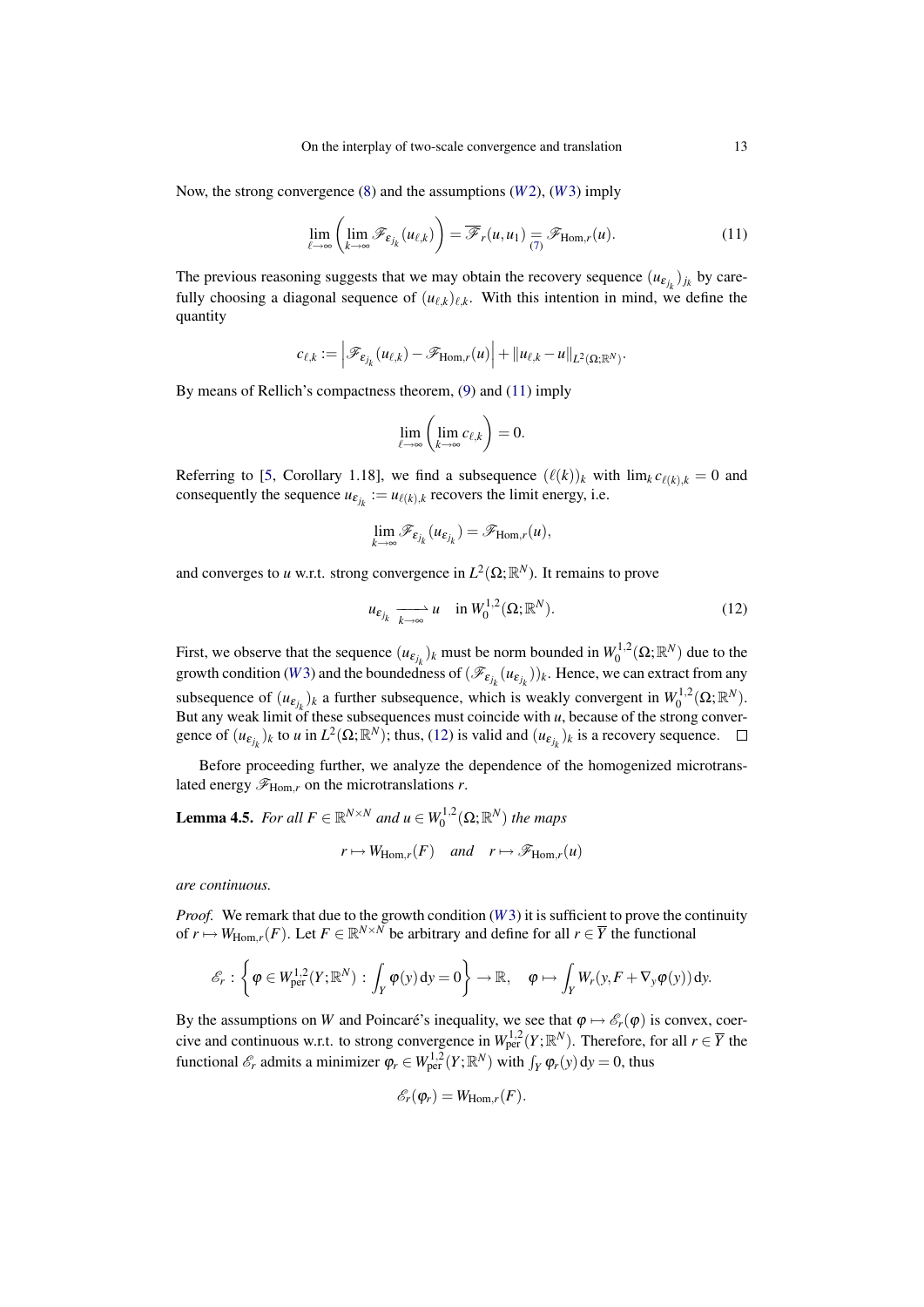We recall the growth condition (*[W](#page-8-2)*3) and infer that

$$
2c\left(\left\|F+\nabla_y\varphi_r\right\|_{L^2(Y;\mathbb{R}^{N\times N})}^2-1\right)\leq \mathscr{E}_r(\varphi_r)\leq \int_Y 2W(y,F)\,dy\leq 2C(1+|F|^2).
$$

As a consequence, Poincaré's inequality implies the boundedness of the sequence  $(\varphi_r)_r$  in  $W^{1,2}_{per}(Y;\mathbb{R}^N)$ . Now, consider an arbitrary sequence  $(r_\ell)_\ell$  in  $\overline{Y}$  with  $r_\ell \to r$ . Due to the previous considerations, we can extract a subsequence  $(r_{\ell_m})_m$  such that

<span id="page-13-0"></span>
$$
\liminf_{\ell \to \infty} W_{\text{Hom},r_{\ell}}(F) = \lim_{m \to \infty} W_{\text{Hom},r_{\ell_m}}(F)
$$

and in addition  $\varphi_{r_{\ell_m}} \rightharpoonup \varphi_0$  weakly in  $W_{\text{per}}^{1,2}(Y; \mathbb{R}^N)$  for a function  $\varphi_0 \in W_{\text{per}}^{1,2}(Y; \mathbb{R}^N)$  with  $\int_Y \varphi_0(y) dy = 0$ . As it is easily seen, we also have  $\varphi_{r_{\ell_m}}(\cdot + r_{\ell_m}) \to \varphi_0(\cdot + r)$  weakly in  $W^{1,2}_{per}(Y;\mathbb{R}^N)$ . Hence, we can exploit the weak lower semicontinuity of the functional  $\varphi \mapsto$  $\int_Y W(y, F + \nabla_y \varphi(y)) dy$  and obtain

$$
\mathcal{E}_r(\varphi_0) \le \liminf_{m \to \infty} \mathcal{E}_{r_{\ell_m}}(\varphi_{r_{\ell_m}}) = \liminf_{\ell \to \infty} W_{\text{Hom},r_{\ell}}(F). \tag{13}
$$

On the other hand there holds

<span id="page-13-2"></span><span id="page-13-1"></span>
$$
\limsup_{\ell \to \infty} W_{\text{Hom},r_{\ell}}(F) \leq \limsup_{\ell \to \infty} \mathcal{E}_{r_{\ell}}(\varphi_r) = \mathcal{E}_r(\varphi_r). \tag{14}
$$

 $\int_Y W(y, F + \nabla_y \varphi(y))$  dy is continuous w.r.t. strong convergence and  $\varphi_r(\cdot + r_\ell) \to \varphi_r(\cdot + r)$ Herein, the last identity can be inferred from the observation, that the functional  $\varphi \mapsto$ strongly in  $W^{1,2}_{per}(Y; \mathbb{R}^N)$  as  $\ell \to \infty$ . In view of [\(13\)](#page-13-0) and [\(14\)](#page-13-1), we have just shown that

$$
\mathscr{E}_r(\varphi_0) \le \liminf_{\ell \to \infty} W_{\text{Hom},r_\ell}(F) \le \limsup_{\ell \to \infty} W_{\text{Hom},r_\ell}(F) \le W_{\text{Hom},r}(F). \tag{15}
$$

Upon recalling  $W_{\text{Hom},r}(F) = \inf_{\phi} \mathcal{E}_r(\phi) \leq \mathcal{E}_r(\phi)$ , we realize that the inequalities in [\(15\)](#page-13-2) are indeed equalities. This completes the proof.  $\Box$ 

So far we have shown  $\Gamma$ -convergence of  $(\mathscr{F}_{\varepsilon_j})_j$  to  $\mathscr{F}_{\text{Hom},r}$  along  $(t,r)$ -subsequences and the continuous dependence of  $\mathscr{F}_{\text{Hom},r}$  on the microtranslation *r*. As we will prove now, this already allows us to reduce the proof of Theorem [4.1](#page-9-0) to the situation considered in Proposition [4.6,](#page-13-3) which states how lower and upper Γ-limits of a sequence can be characterized by means of its subsequences' Γ-limits.

*Proof of Theorem [4.1](#page-9-0)*. Define the set

$$
\mathscr{L}:=\left\{\,\mathscr{F}\,:\,\mathscr{F}=\mathop{\Gamma\!\text{-}\!\lim}_{k\to\infty}\mathscr{F}_{\epsilon_{j_k}}\text{ for a subsequence } (j_k)_k\,\right\}.
$$

In view of Proposition [4.4](#page-10-1) and the fact, that every subsequence  $(j_k)_k$  contains a  $(t, r)$ subsequence for a certain  $r \in \mathcal{M}$ , we immediately conclude that

$$
\mathscr{L} = \{ \mathscr{F}_{\text{Hom},r} : r \in \mathscr{M} \}.
$$

Note that for any  $u \in W_0^{1,2}(\Omega;\mathbb{R}^N)$  the map  $r \mapsto \mathscr{F}_{\text{Hom},r}(u)$  is continuous due to Lemma [4.5.](#page-12-2) Since  $\mathcal M$  is a compact subset of  $\mathbb{R}^N$  by Proposition [3.4,](#page-6-1) there exist  $r^+$  and  $r^-$  in  $\mathcal M$  such that

$$
\mathscr{F}^+_{\mathrm{Hom}}(u)=\mathscr{F}_{\mathrm{Hom},r^+}(u)\quad\text{and}\quad\mathscr{F}^-_{\mathrm{Hom}}(u)=\mathscr{F}_{\mathrm{Hom},r^-}(u).
$$

<span id="page-13-3"></span>This enables us to conclude the proof by applying the abstract proposition below, which might be regarded a result of its own interest. $\Box$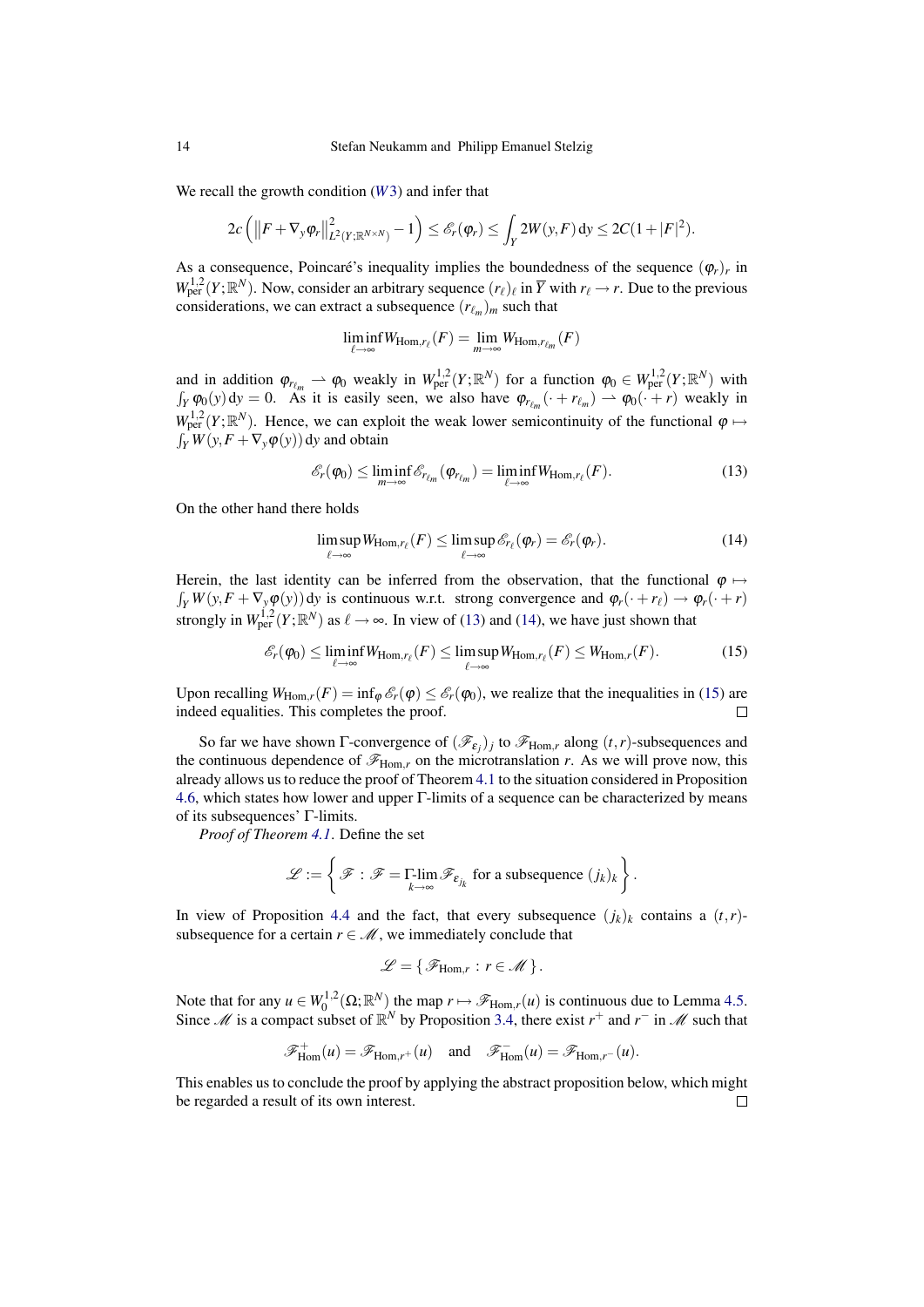**Proposition 4.6.** *Let*  $(X, \mathcal{T})$  *be a topological vector space and*  $(f_j)_j$  *a sequence of functions from X into* [−∞,+∞]*. We define the set*

$$
\mathcal{L} := \left\{ f : f = \prod_{k \to \infty} f_{j_k} \text{ for a subsequence } (j_k)_k \right\}
$$

<span id="page-14-1"></span>*and assume that*

*1. for all*  $x \in X$  *there exists a sequence*  $(x_j)_j$  *converging to x in X such that* 

$$
\left(\Gamma\text{-}\liminf_{j\to\infty}f_j\right)(x)=\liminf_{j\to\infty}f_j(x_j),
$$

- <span id="page-14-2"></span>*2. any subsequence of* (*fj*)*<sup>j</sup> has a* Γ*-convergent subsequence,*
- <span id="page-14-0"></span>*3. for all*  $x \in X$  there exist  $f^{-}$ ,  $f^{+} \in \mathscr{L}$  such that

$$
f^-(x) \le f(x) \le f^+(x) \quad \text{for every } f \in \mathcal{L}.
$$

*Then there holds*

$$
\left(\Gamma\text{-}\liminf_{j\to\infty}f_j\right)(x) = \min_{f\in\mathscr{L}}f(x) \quad and \quad \left(\Gamma\text{-}\limsup_{j\to\infty}f_j\right)(x) = \max_{f\in\mathscr{L}}f(x).
$$

*for every*  $x \in X$ .

*Proof.* Let  $x \in X$  and  $f^+, f^- \in \mathcal{L}$  according to assumption [3.](#page-14-0) We remind the reader of the definition of the lower and upper Γ-limit given in Section [2,](#page-2-1) which reads as

$$
\left(\Gamma\text{-}\liminf_{j\to\infty}f_j\right)(x) := \sup_{U\in\mathscr{U}(x)}\liminf_{j\to\infty}\inf_{y\in U}f_j(y),
$$
  

$$
\left(\Gamma\text{-}\limsup_{j\to\infty}f_j\right)(x) := \sup_{U\in\mathscr{U}(x)}\limsup_{j\to\infty}\inf_{y\in U}f_j(y),
$$

where  $\mathscr{U}(x)$  denotes the set of all open neighborhoods of *x*. One immediately realizes that

$$
\liminf_{j \to \infty} \inf_{y \in \widetilde{U}} f_j(y) \le \liminf_{k \to \infty} \inf_{y \in \widetilde{U}} f_{j_k}(y) \quad \text{and} \quad \limsup_{j \to \infty} \inf_{y \in \widetilde{U}} f_j(y) \ge \limsup_{k \to \infty} \inf_{y \in \widetilde{U}} f_{j_k}(y)
$$

for any subsequence  $(j_k)_k$  and any  $\tilde{U} \in \mathcal{U}(x)$ . From this we easily infer the estimates

$$
\left(\Gamma\text{-}\liminf_{j\to\infty}f_j\right)(x)\leq f^-(x)\quad\text{and}\quad\left(\Gamma\text{-}\limsup_{j\to\infty}f_j\right)(x)\geq f^+(x)
$$

by first considering particular subsequences satisfying  $\Gamma$ -lim<sub>*k*</sub>  $f_{j_k} = f^-$  (respectively Γ-lim<sub>*k*</sub>  $f_{jk} = f^+$ ) and, secondly, taking the supremum over all  $\tilde{U} \in \mathcal{U}(x)$  on both sides.

In order to show the characterization of the lower Γ-limit of  $(f_i)_i$  stated above, it remains to show  $(\Gamma\text{-lim}\inf_j f_j)(x) \ge f^-(x)$ . By assumption [1](#page-14-1) and [2](#page-14-2) we can find a sequence  $(x_j)_j$ converging to *x* in *X*, a subsequence  $(j_k)_k$  and  $f \in \mathcal{L}$  such that

$$
\lim_{k \to \infty} f_{j_k}(x_{j_k}) = \left(\Gamma \liminf_{j \to \infty} f_j\right)(x) \text{ and } \Gamma \lim_{k \to \infty} f_{j_k} = f.
$$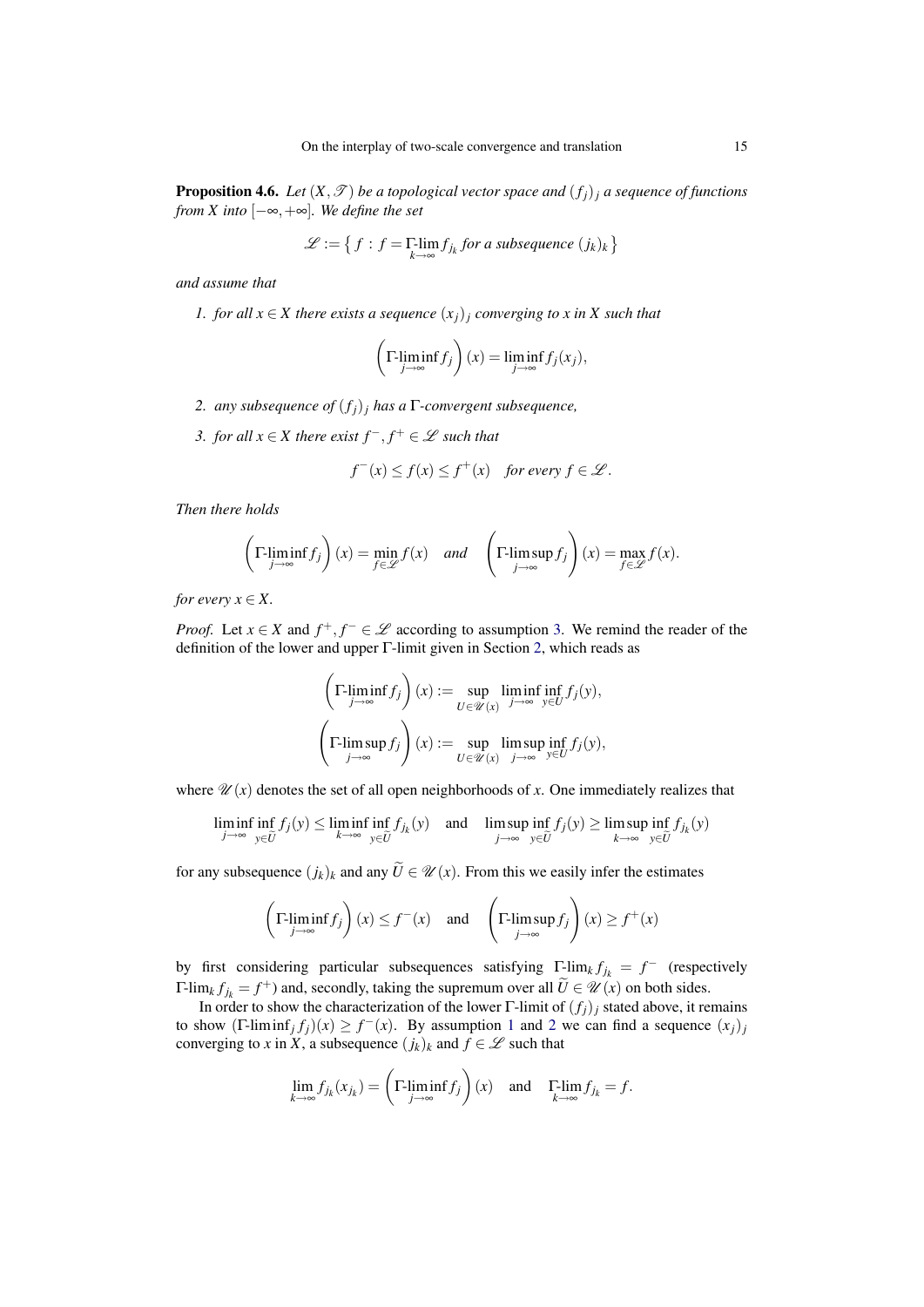Since Γ-limits naturally satisfy the 'liminf-inequality' (also in the case where the sequential characterization is not valid), we infer  $\liminf_{k \to \infty} f_{j_k}(x_{j_k}) \ge f(x)$  and by applying condition [3](#page-14-0) we finally obtain

$$
\left(\Gamma\text{-}\underset{j\to\infty}{\liminf} f_j\right)(x) = \underset{k\to\infty}{\liminf} f_{j_k}(x_{j_k}) \ge f(x) \ge f^-(x).
$$

For the characterization of the upper  $\Gamma$ -limit of  $(f_j)_j$ , we need to prove that

$$
(\Gamma\text{-}\limsup_{j\to\infty}f_j)(x)\leq f^+(x).
$$

Let  $\widetilde{U} \in \mathcal{U}(x)$ . Again due to assumption [2](#page-14-2) we can switch to a subsequence  $(j_k)_k$  with

$$
\limsup_{j \to \infty} \inf_{y \in \widetilde{U}} f_j(y) = \lim_{k \to \infty} \inf_{y \in \widetilde{U}} f_{j_k}(y) \quad \text{and} \quad \Gamma \text{-}\lim_{k \to \infty} f_{j_k} = f,
$$

where  $f \in \mathcal{L}$ . In passing we realize

$$
\limsup_{j\to\infty}\inf_{y\in\widetilde{U}}f_j(y)\leq \sup_{U\in\mathscr{U}(x)}\limsup_{k\to\infty}\inf_{y\in U}f_{j_k}(y)=f(x)\leq f^+(x),
$$

where the last inequality follows by assumption [3.](#page-14-0) Since this estimate is true for all  $\widetilde{U} \in \mathcal{U}(x)$ , it remains valid if we pass to the supremum over all  $\tilde{U} \in \mathcal{U}(x)$ . This completes the proof. □

We remark that in the situation of Theorem [2.5](#page-3-2) the sequential characterization of the lower and upper Γ-limit is valid and assumption [1](#page-14-1) is fulfilled (see [\[11,](#page-18-10) Proposition 8.16] for details). Thus, Proposition [4.6](#page-13-3) can indeed be applied in the proof of Theorem [4.1.](#page-9-0) Eventually, it remains to provide the technical detail, which we used in the proof of Proposition [4.4.](#page-10-1)

<span id="page-15-0"></span>*Remark* 4.1*.* Let  $r \in \overline{Y}$  and  $F \in L^2(\Omega;\mathbb{R})$ Then there exists a function  $\nu \in L^2(\Omega; W^{1,2}_{per}(Y; \mathbb{R}^N))$  with  $\int_Y \nu(x, y) dy = 0$  for a.e.  $x \in \Omega$ , such that

$$
\int_{\Omega} W_{\text{Hom},r}(F(x)) dx = \int_{\Omega} \int_{Y} W_{r}(F(x) + \nabla_{y} v(x, y)) dy dx.
$$
 (16)

Due to the convexity and continuity (*[W](#page-8-2)*2) and the growth (*W*3) of *W*, for a.e.  $x \in \Omega$  there exists  $\varphi \in W^{1,2}_{per}(Y; \mathbb{R}^N)$  with  $\int_Y \varphi(y) dy = 0$  and

<span id="page-15-1"></span>
$$
W_{\text{Hom},r}(F(x)) = \int_Y W_r(y, F(x) + \nabla_y \varphi(y)) \, dy,
$$

thus the multifunction

$$
\Lambda(x) := \left\{ \varphi \in W_{\text{per}}^{1,2}(Y; \mathbb{R}^N) : \right.
$$
  

$$
\int_Y W_r(y, F(x) + \nabla_y \varphi(y)) dy = W_{\text{Hom},r}(F(x)) \text{ and } \int_Y \varphi(y) dy = 0 \right\}
$$

is well-defined. One can now show (for instance by applying Proposition 6.3 and Theorem 6.5 of [\[12\]](#page-18-13)) that  $\Lambda$  possesses a measurable selection  $x \mapsto v(x) \in \Lambda(x)$ . Moreover, the growth condition (*[W](#page-8-2)*3) and Poincaré's inequality imply that  $v \in L^2(\Omega; W^{1,2}_{per}(Y; \mathbb{R}^N))$ . The definition of Λ then immediately implies the claimed identity [\(16\)](#page-15-1). Note that [\(16\)](#page-15-1) in particular establishes for every  $u \in W_0^{1,2}(\Omega;\mathbb{R}^N)$  the existence of a  $u_1 \in L^2(\Omega;W_{\text{per}}^{1,2}(Y;\mathbb{R}^N))$  with  $\int_Y u_1(x,y) dy = 0$ for a.e.  $x \in \Omega$ , such that  $\mathscr{F}_{\text{Hom},r}(u) = \overline{\mathscr{F}}_r(u,u_1)$ .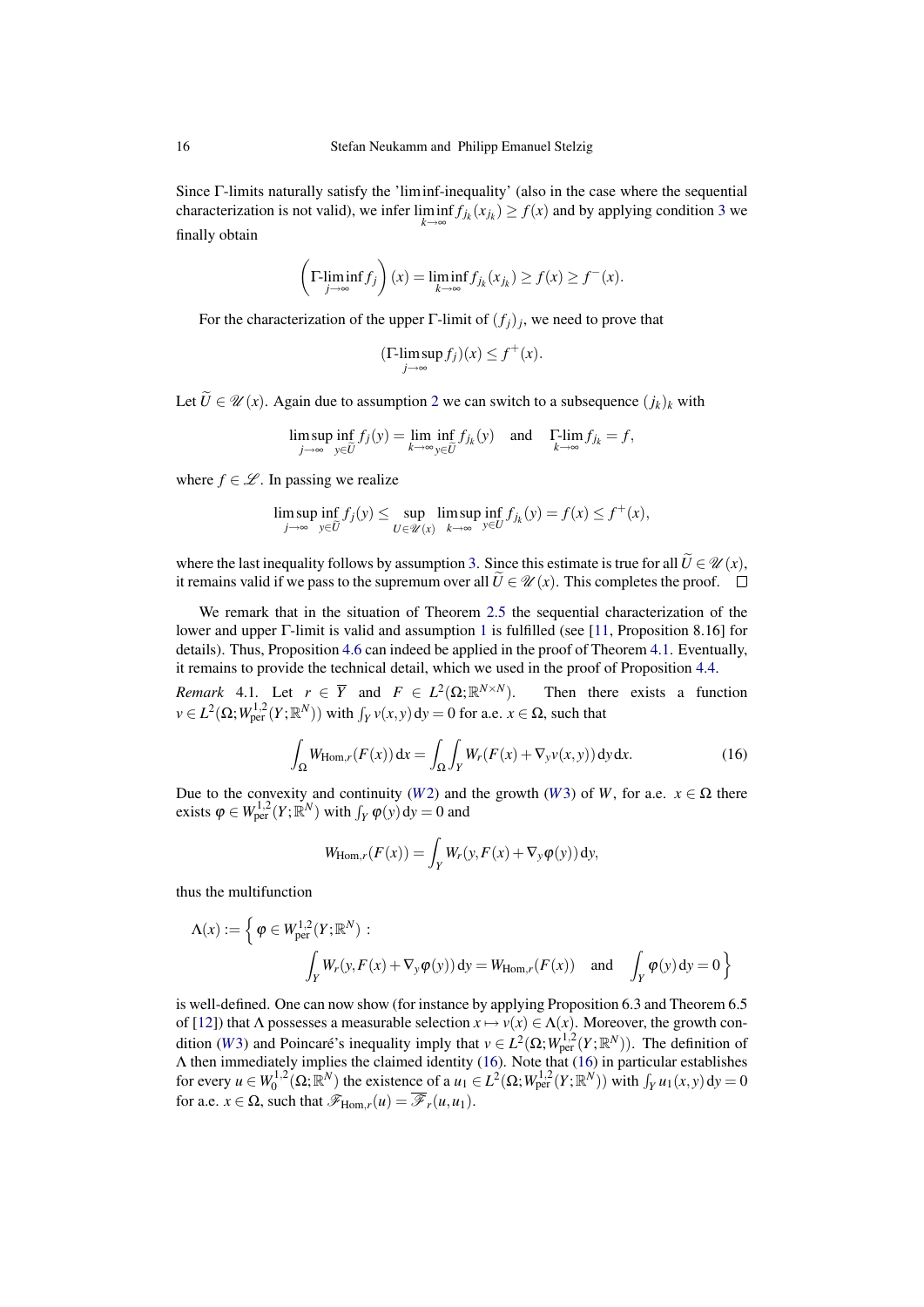We conclude the discussion of Theorem [4.1](#page-9-0) by commenting on a slight generalization of the result and presenting an illustrative example, explicitely showing the loss of Γ-convergence in the presence of a nontrivial macroscopic translation.

*Remark* 4.2. The restriction in Theorem [4.1](#page-9-0) to the space  $W_0^{1,2}(\Omega;\mathbb{R}^N)$  implies that the sequence  $(\mathscr{F}_{\varepsilon_j})_j$  is equicoercive w.r.t. to weak convergence in  $W_0^{1,2}(\Omega;\mathbb{R}^N)$  and therefore the sequential characterization of Γ-convergence (which we exploited in the proof of Theorem [4.1\)](#page-9-0) is valid for  $(\mathscr{F}_{\varepsilon_j})_j$ . Likely, results similar to Theorem [4.1](#page-9-0) hold in more general situations. For instance let  $\mathscr G$  be a function from  $W^{1,2}(\Omega;\mathbb R^N)$  into  $\mathbb R$  and consider the functionals

$$
\mathscr{F}_{\varepsilon}:W^{1,2}(\Omega;\mathbb{R}^N)\to\mathbb{R},\quad u\mapsto\int_{\Omega}W(\frac{x}{\varepsilon},\nabla u(x))\,dx+\int_{\Omega-t}W(\frac{x}{\varepsilon},\nabla u(x+t))\,dx,
$$

where  $t \in \mathbb{R}^N$  is an arbitrary translation and *[W](#page-8-2)* fulfills (*W*1),...,(*W*3). If  $\mathscr G$  satisfies one of the following conditions

- (G1)  $\mathscr G$  is finite, continuous w.r.t. to weak convergence in  $W^{1,2}(\Omega;\mathbb R^N)$  and coercive w.r.t. to the strong convergence in  $L^2(\Omega; \mathbb{R}^N)$ ,
- (G2) there exists  $g \in W^{1,2}(\Omega; \mathbb{R}^N)$  such that  $\mathscr{G}(u) = 0$  if  $u g \in W_0^{1,2}(\Omega; \mathbb{R}^N)$  and  $+\infty$ otherwise,

then

$$
\begin{aligned} \Gamma\text{-}\!\liminf_{j\to\infty}(\mathscr{F}_{\!\epsilon_j}\!+\!\mathscr{G})&=\mathscr{F}_{\mathrm{Hom}}^{\,-}+\mathscr{G}\\ \Gamma\text{-}\!\limsup_{j\to\infty}(\mathscr{F}_{\!\epsilon_j}\!+\!\mathscr{G})&=\mathscr{F}_{\mathrm{Hom}}^+\!+\!\mathscr{G} \end{aligned}
$$

with respect to weak convergence in  $W^{1,2}(\Omega;\mathbb{R}^N)$ . Herein,  $\mathscr{F}_{\text{Hom}}^+$  and  $\mathscr{F}_{\text{Hom}}^-$  are defined as before.

<span id="page-16-0"></span>*Example* 4.1*.* We consider the special situation of quadratic energy functionals. To this end, let  $\mathbb L$  be a *Y*-periodic function from  $\mathbb R^N$  into the space of fourth order tensors over  $\mathbb R$  and suppose that

$$
\langle \mathbb{L}(y)F, G \rangle = \langle \mathbb{L}(y)G, F \rangle,
$$
  

$$
c|F|^2 \le \langle \mathbb{L}(y)F, F \rangle \le C|F|^2
$$

for all  $F, G \in \mathbb{R}^{N \times N}$ , a.e.  $y \in Y$  and some positive constants *c*,*C*. The energy density shall now be given as

$$
W(y,F) := \langle \mathbb{L}(y)F, F \rangle,
$$

which obviously complies with the properties  $(W1), \ldots, (W3)$  $(W1), \ldots, (W3)$  $(W1), \ldots, (W3)$ . Observe that

$$
W_{\text{Hom},r}(F) = \int_Y W(y, F + \nabla_y \varphi_{r,F}(y)) \, dy,
$$

where  $\varphi_{r,F} \in W^{1,2}_{per}(Y; \mathbb{R}^N)$  is the unique solution of the linear problem

$$
\int_Y \langle \mathbb{L}(y)(F + \nabla_y \varphi(y), \nabla_y \psi(y) \rangle dy = 0 \quad \text{ for all } \psi \in W^{1,2}_{per}(Y; \mathbb{R}^N)
$$

subject to  $\int_Y \varphi(y) dy = 0$ .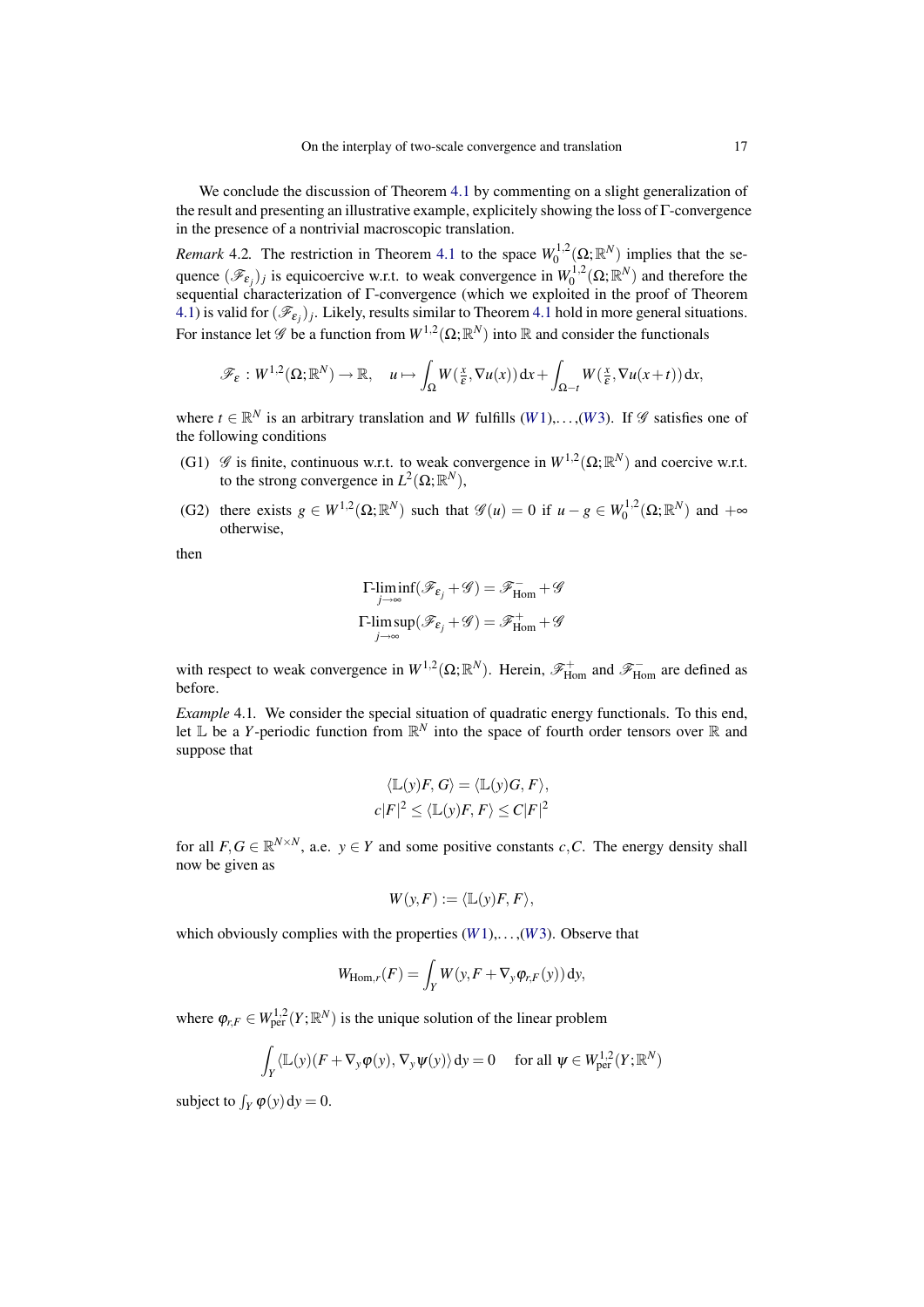In the particular situation where  $N = 1$ ,  $\mathcal{M} = \{0, \frac{1}{2}\}\$ and

$$
\mathbb{L}(y) = \alpha(y) = \begin{cases} \alpha_1 & \text{if } y \in [k, k + \frac{1}{2}) \text{ for } k \in \mathbb{Z} \\ \alpha_2 & \text{else} \end{cases}
$$

we can explicitely compute  $\mathscr{F}^+_{\text{Hom}}$  and  $\mathscr{F}^-_{\text{Hom}}$ . The above set of microtranslations  $\mathscr{M} = \{0, \frac{1}{2}\}\$ occurs e.g. in the case of  $\varepsilon_j = \frac{2}{j}$  and  $t = 1$ . A calculations shows

$$
W_{\text{Hom},r}(F) = \alpha_{\text{Hom},r}|F|^2, \quad \text{where} \quad \alpha_{\text{Hom},r} := \left(\int_Y \frac{1}{\alpha(y) + \alpha(y-r)} \, dy\right)^{-1}.
$$

In the case of  $r \in \{0, \frac{1}{2}\}$  we infer

$$
\alpha_{\text{Hom},0} = \frac{4\alpha_1\alpha_2}{\alpha_1 + \alpha_2}, \quad \alpha_{\text{Hom},\frac{1}{2}} = \alpha_1 + \alpha_2 \quad \text{and} \quad \alpha_{\text{Hom},\frac{1}{2}} - \alpha_{\text{Hom},0} = \frac{(\alpha_1 - \alpha_2)^2}{\alpha_1 + \alpha_2} \ge 0.
$$

With the help of the homogenization result Theorem [4.1](#page-9-0) one obtains the explicit representations

$$
\left(\Gamma\liminf_{j\to\infty} \mathcal{F}_{\varepsilon_j}\right)(u) = \frac{4\alpha_1\alpha_2}{\alpha_1 + \alpha_2} \int_{\Omega} |u'(x)|^2 dx,
$$
  

$$
\left(\Gamma\limsup_{j\to\infty} \mathcal{F}_{\varepsilon_j}\right)(u) = (\alpha_1 + \alpha_2) \int_{\Omega} |u'(x)|^2 dx,
$$

for all  $u \in W_0^{1,2}(\Omega)$ . Finally, we conclude that  $(\mathscr{F}_{\varepsilon_j})_j$  is  $\Gamma$ -convergent, if and only if  $\alpha_1 = \alpha_2$ .

#### Acknowledgements

Both authors would like to thank Augusto Visintin for stimulating discussions on two-scale convergence. Moreover, the first author would like to thank the University of Trento, where parts of this research was conducted, for the kind hospitality.

## References

- <span id="page-17-0"></span>[1] Grégoire Allaire. Homogenization and two-scale convergence. *SIAM J. Math. Anal.*, 23(6):1482–1518, 1992.
- <span id="page-17-4"></span>[2] Grégoire Allaire and Carlos Conca. Analyse asymptotique spectrale de l'équation des ondes. Homogénéisation par ondes de Bloch. C. R. Acad. Sci. Paris Sér. I Math., 321(3):293–298, 1995.
- <span id="page-17-3"></span>[3] Grégoire Allaire and Carlos Conca. Bloch-wave homogenization for a spectral problem in fluid-solid structures. *Arch. Rational Mech. Anal.*, 135(3):197–257, 1996.
- <span id="page-17-1"></span>[4] Todd Arbogast, Jim jun. Douglas, and Ulrich Hornung. Derivation of the double porosity model of single phase flow via homogenization theory. *SIAM J. Math. Anal.*, 21(4):823–836, 1990.
- <span id="page-17-2"></span>[5] Hedy Attouch. *Variational convergence for functions and operators.* Applicable Mathematics Series. Boston - London - Melbourne: Pitman Advanced Publishing Program, 1984.